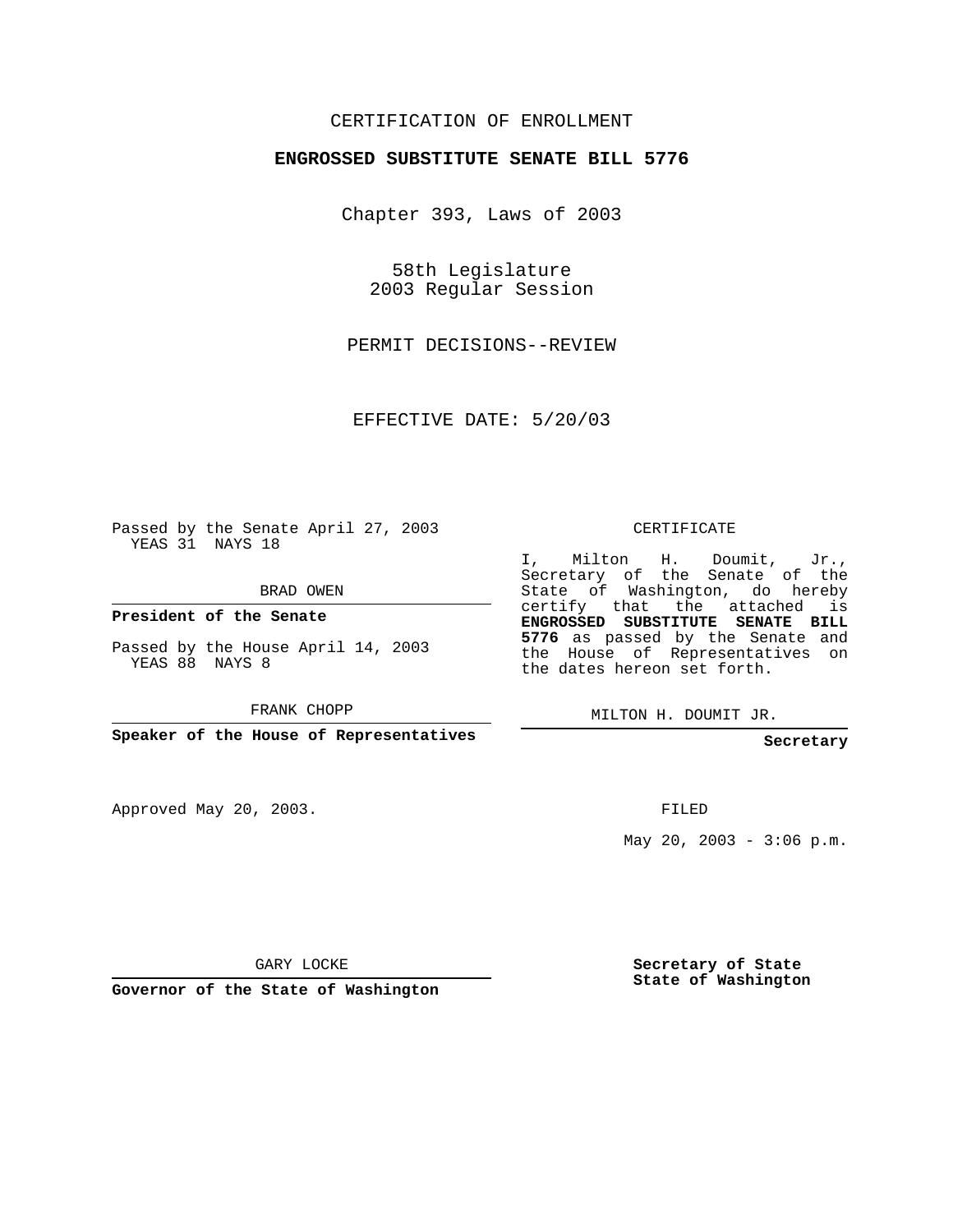## **ENGROSSED SUBSTITUTE SENATE BILL 5776** \_\_\_\_\_\_\_\_\_\_\_\_\_\_\_\_\_\_\_\_\_\_\_\_\_\_\_\_\_\_\_\_\_\_\_\_\_\_\_\_\_\_\_\_\_

\_\_\_\_\_\_\_\_\_\_\_\_\_\_\_\_\_\_\_\_\_\_\_\_\_\_\_\_\_\_\_\_\_\_\_\_\_\_\_\_\_\_\_\_\_

AS AMENDED BY THE HOUSE

Passed Legislature - 2003 Regular Session

## **State of Washington 58th Legislature 2003 Regular Session**

**By** Senate Committee on Land Use & Planning (originally sponsored by Senators Doumit, Morton, Hargrove, Mulliken, Rasmussen, Swecker, Haugen, Zarelli, Reardon, Parlette, McAuliffe and Winsley)

READ FIRST TIME 03/05/03.

1 AN ACT Relating to review of permit decisions by state agencies and local governments for economic development projects; amending RCW 34.05.518, 36.70C.030, 43.21B.005, 43.21B.110, 76.09.220, 77.55.170, and 90.58.180; adding a new chapter to Title 43 RCW; creating a new section; and declaring an emergency.

6 BE IT ENACTED BY THE LEGISLATURE OF THE STATE OF WASHINGTON:

 NEW SECTION. **Sec. 1.** The purpose of this chapter is to reform the process of appeal and review of final permit decisions made by state agencies and local governments for qualifying economic development projects, by establishing uniform, expedited, and coordinated appeal procedures and uniform criteria for reviewing such decisions, in order to provide consistent, predictable, and timely review. The appeal process authorized in this chapter is intended to be the exclusive process for review of final decisions made by state agencies and local governments on permit applications for qualifying economic development projects, superseding other existing administrative board and judicial appeal procedures.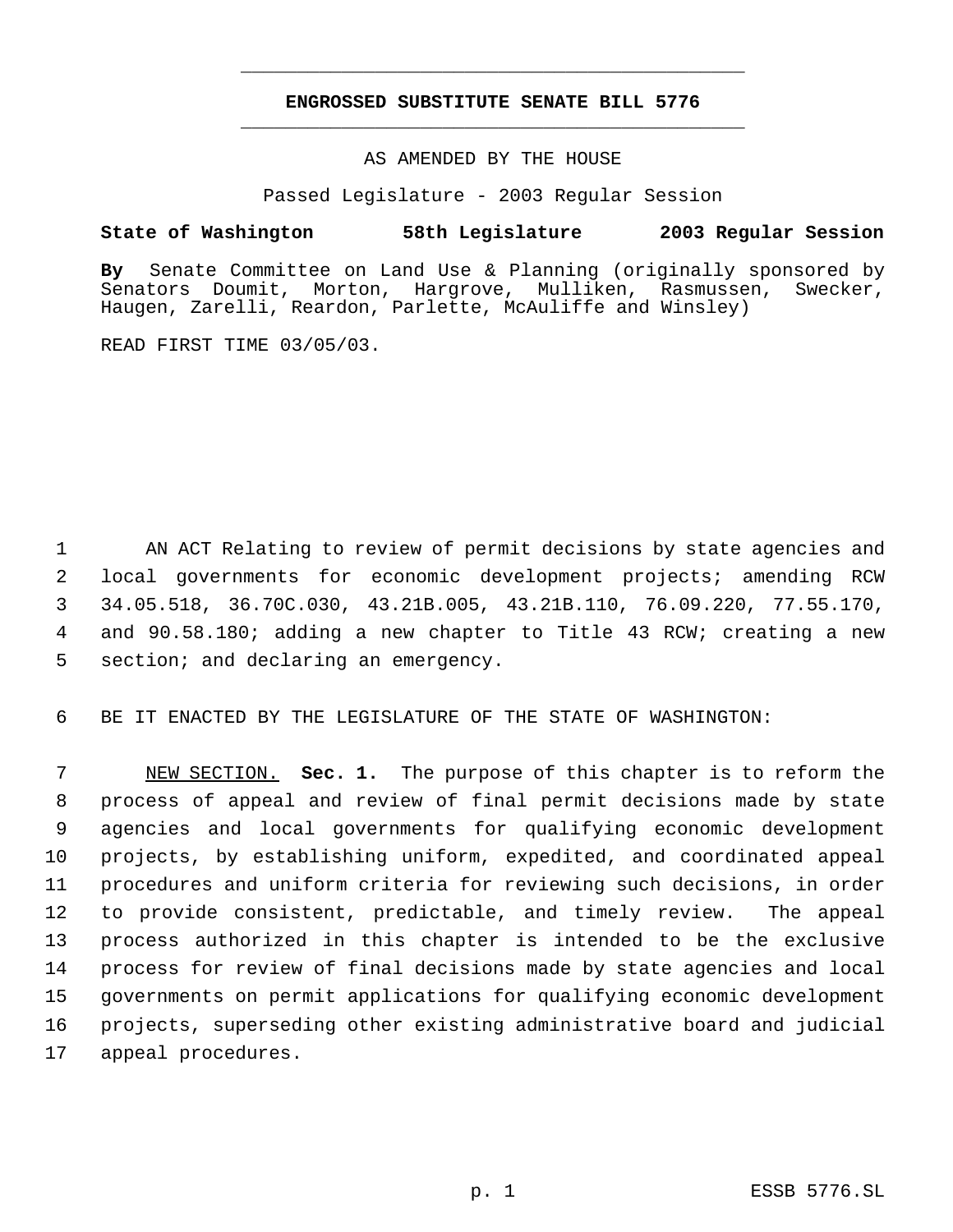NEW SECTION. **Sec. 2.** The definitions in this section apply throughout this chapter unless the context clearly requires otherwise. (1) "Board" means the environmental and land use hearings board

established in this chapter.

 (2) "Final decision" means the highest and last decision available within the permit agency with respect to a permit application to the agency, including but not limited to decisions resulting from internal appeals available within the agency for the permit decision.

 (3) "Participating permit agency" means any permit agency in which the applicant for a qualifying project has filed an application for an environmental or land use permit that is required for the qualifying project.

 (4) "Permit" means any license, permit, certificate, certification, approval, compliance schedule, or other similar document pertaining to any regulatory or management program related to the protection, conservation, use of, or interference with the land, air, or water in the state. This document must be required to be obtained from a state agency or local government, including but not limited to counties, cities, and air agencies, prior to constructing or operating a qualifying project. Local government permits include, but are not limited to, subdivisions, binding site plans, planned unit developments, shoreline permits or other approvals under RCW 90.58.140, master plan approvals, site plan approvals, permits or approvals required by critical area ordinances, conditional use permits, variances, and site-specific rezones authorized by a comprehensive plan or subarea plan or other equivalent documents however titled or denominated. Local government permits excluded under this definition include the adoption or amendment of a comprehensive plan, subarea plan, legislative actions on development regulations, certifications by local health districts of water and sewer availability, and building, grading, flood hazard, utility connection, and other nondiscretionary construction permits.

 (5) "Permit agency" means any state agency or local government, including but not limited to air agencies, authorized by law to issue permits.

 (6) "Qualifying project" means an economic development project that is (a) located within a county that in its entirety qualifies as a distressed area as defined in RCW 43.168.020(3) and a rural natural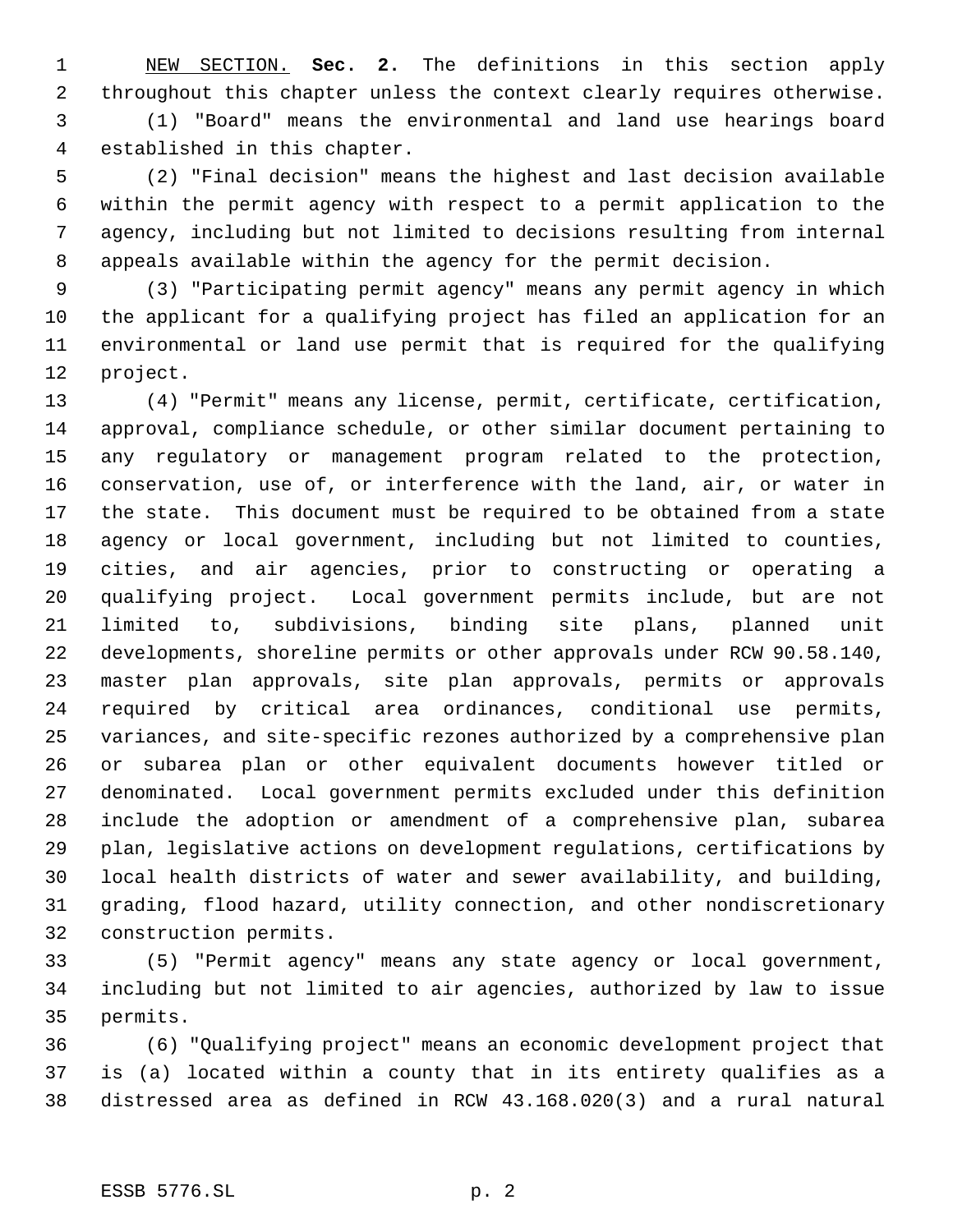resources impact area as defined in RCW 43.160.020, (b) designed to provide at least thirty full-time year-round jobs, and (c) designated as a qualifying project by the office of permit assistance established under chapter 43.42 RCW if a request for a determination of such designation is made to the office by the project applicant as provided under this chapter.

 NEW SECTION. **Sec. 3.** The appeal process authorized in this chapter shall, notwithstanding any other provisions of this code, be the exclusive process for review of the decisions made by participating permit agencies on permit applications for a qualifying project. This chapter shall not apply to applications for certification by the energy facility site evaluation council pursuant to chapter 80.50 RCW. The superior court civil rules and the rules of appellate procedure shall govern procedural matters for the judicial appeal process under this chapter to the extent that the rules are consistent with this chapter.

 NEW SECTION. **Sec. 4.** (1) Any applicant for a project that meets the criteria set forth in section 2(6) (a) and (b) of this act may use the process of appeal and review of this chapter by filing with the office of permit assistance a request for a determination of designation as a qualifying project as required in section 2(6)(c) of this act. Such request shall be filed with the office no later than thirty days after the filing with a permit agency of the first application for a permit relating to the subject project that is filed after the effective date of this act. No requests may be filed with the office of permit assistance after December 31, 2010. The request shall include a list of permits that the project applicant reasonably believes will be required for the subject project.

 (2) The office of permit assistance shall: (a) Respond to such request within thirty days after the filing of the request; and (b) if the office determines to designate the project as a qualifying project under section 2(6)(c) of this act, contemporaneously provide a copy of the designation response to all permit agencies responsible for the project permits listed in the request. The office of permit assistance shall provide notice of any project designation to the code reviser for publication in the state register and to any persons that have filed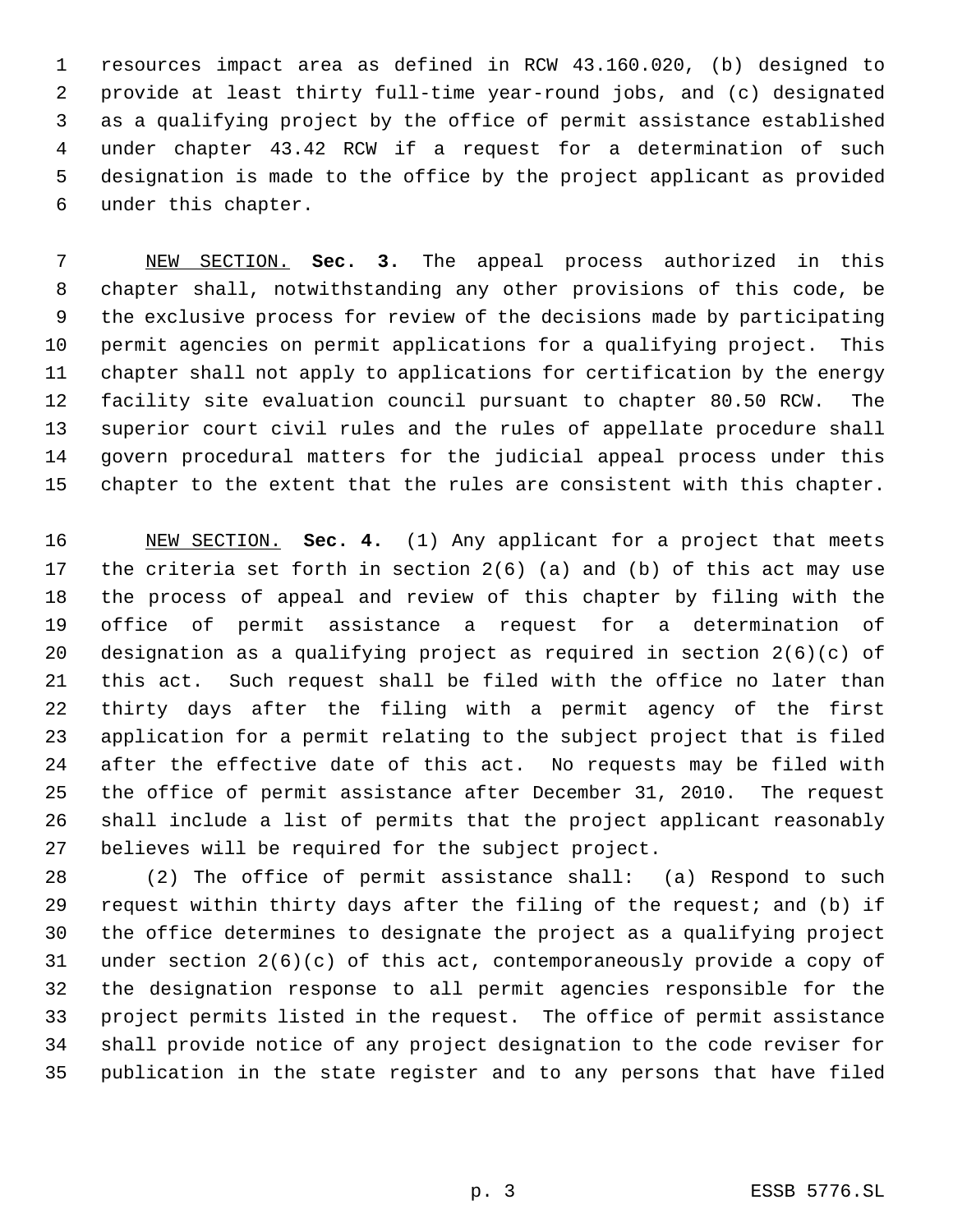with the office of permit assistance a general request for such notice. Nothing in this section creates an independent cause of action or affects any existing cause of action.

 (3) All final decisions of a permit agency notified under subsection (2) of this section shall include the following sentence: Any appeal of this decision shall be in accordance with the provisions of this chapter.

 NEW SECTION. **Sec. 5.** (1) An environmental and land use hearings board is hereby established within the environmental hearings office created under RCW 43.21B.005. The environmental and land use hearings board shall be composed of six members, as provided in RCW 90.58.170. The chairperson of the pollution control hearings board shall be the chairperson of the environmental and land use hearings board. The members of the environmental and land use hearings board shall receive the compensation, travel, and subsistence expenses as provided in RCW 43.03.050 and 43.03.060.

 (2) All proceedings before the board or any of its members shall be conducted in accordance with such rules of practice and procedure as the board may adopt. In all such proceedings, the board shall have all powers relating to the administration of oaths, issuance of subpoenas, and taking of depositions as set forth in RCW 34.05.446. The board shall publish any such rules and arrange for the reasonable distribution thereof. Failure to adopt such rules shall not deprive the board of jurisdiction nor relieve the board of the duty to hear petitions for review filed under this chapter.

 NEW SECTION. **Sec. 6.** (1) Proceedings for review under this chapter shall be commenced by filing a petition with the environmental and land use hearings board. The board may adopt by rule procedures for filing and service that are consistent with this chapter.

 (2) Such petition is barred, and the board may not grant review, unless the petition is timely filed with the board and timely served on the following persons who shall be parties to the review of the petition:

 (a) The participating permit agencies, which for purposes of the petition shall be (i) if a state agency, the director thereof, and (ii)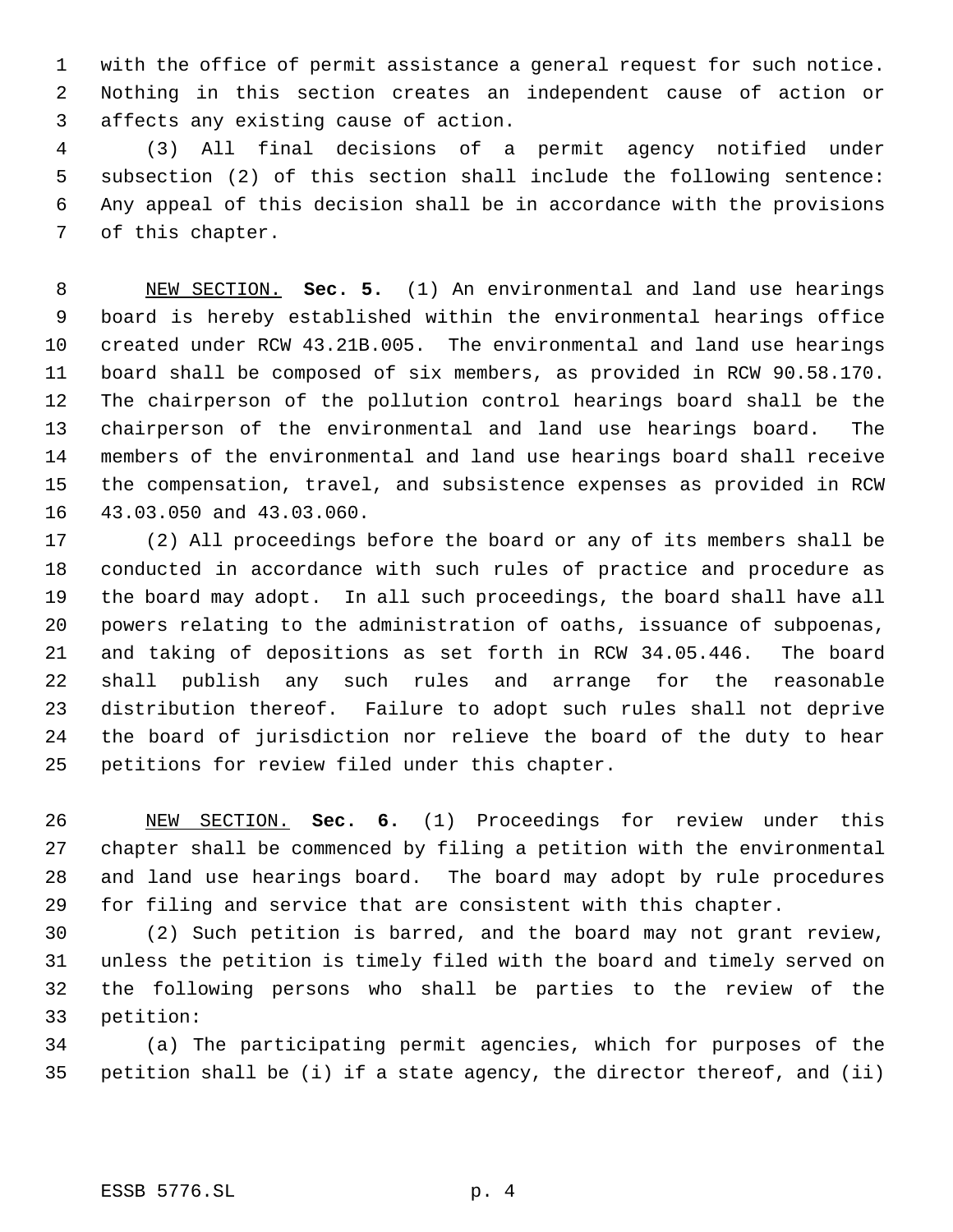if a local government, the jurisdiction's corporate entity which shall be served as provided in RCW 4.28.080; and

 (b) Each of the following persons if the person is not the petitioner:

 (i) Each person identified by name and address as applicant in the application to the participating permit agencies;

 (ii) Each person identified in project application documents as an owner of the property at issue or, if none, each person identified as a taxpayer for the property at issue in the records of the county assessor.

 (3) The petition is timely if it is filed and served on all parties listed in subsection (2) of this section within twenty-one days of the issuance by the permit agency of the permit for the qualifying project. (4) For the purposes of this section, the date on which a permit

decision is issued is:

 (a) Three days after a written decision is mailed by the permit agency to the project applicant or, if not mailed, the date on which the permit agency provides notice that a written decision is publicly available; or

 (b) If (a) of this subsection does not apply, the date the decision is entered into the public record.

 (5) Service on all parties shall be by personal service or by mail. Service by mail is effective on the date of mailing. Proof of service shall be by affidavit or declaration under penalty of perjury.

 NEW SECTION. **Sec. 7.** Standing to bring a petition under this chapter is limited to the following persons:

 (1) The applicant and the owner of the property to which the permit decision is directed;

 (2) Another person aggrieved or adversely affected by the permit decision, or who would be aggrieved or adversely affected by a reversal or modification of the permit decision. A person is aggrieved or adversely affected within the meaning of this section only when all of the following conditions are present:

 (a) The permit decision has prejudiced or is likely to prejudice that person;

(b) That person's asserted interests are among those that the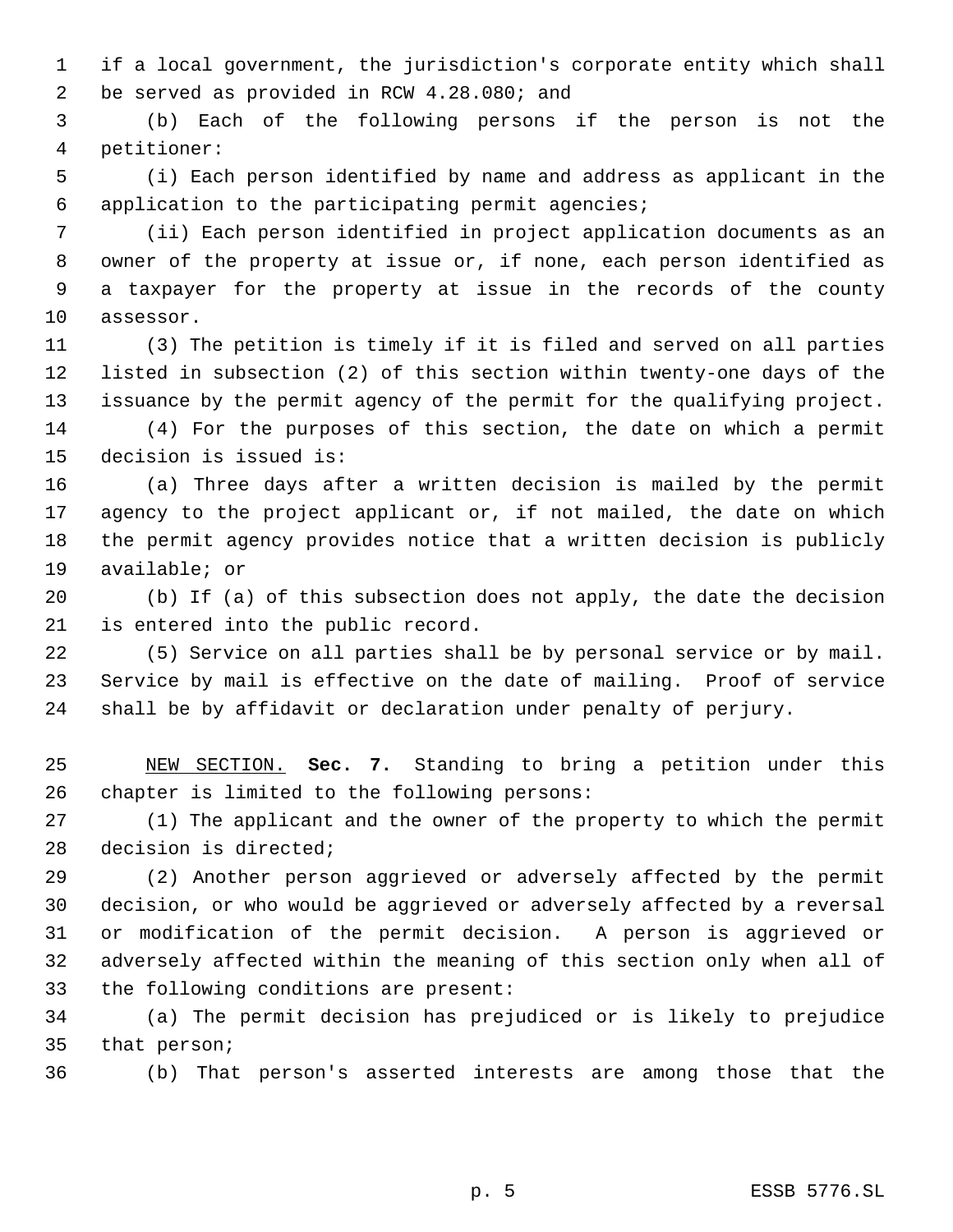permit agency was required to consider when it made its permit decision; (c) A decision of the board in favor of that person would substantially eliminate or redress the prejudice to that person caused or likely to be caused by the permit decision; and (d) The petitioner has exhausted his or her administrative remedies 7 to the extent required by law; (3) A participating permit agency under this chapter. NEW SECTION. **Sec. 8.** A petition must set forth: (1) The name and mailing address of the petitioner; (2) The name and mailing address of the petitioner's attorney, if any; (3) The name and mailing address of the permit agency whose permit is at issue, if any; (4) A duplicate copy of the permit decision; (5) Identification of each person to be made a party under this chapter; (6) Facts demonstrating that the petitioner has standing to seek board review under this chapter; (7) A separate and concise statement of each error alleged to have been committed; (8) A concise statement of facts upon which the petitioner relies to sustain the statement of error; and (9) A request for relief, specifying the type and extent of relief requested.

 NEW SECTION. **Sec. 9.** (1) Within seven days after receipt of service of the petition filed pursuant to section 6 of this act, the project applicant shall file with the board and serve on all parties an affidavit certifying all applications for permits that the project applicant has filed with participating permit agencies for the qualifying project, provided, however, that no permit may be included that has been issued and appealed to an administrative hearings board or to court prior to the date of service of the petition filed with the board under this chapter. The board shall request verification from the participating agencies of the permit applications certified in the project applicant's affidavit and of the expected date for final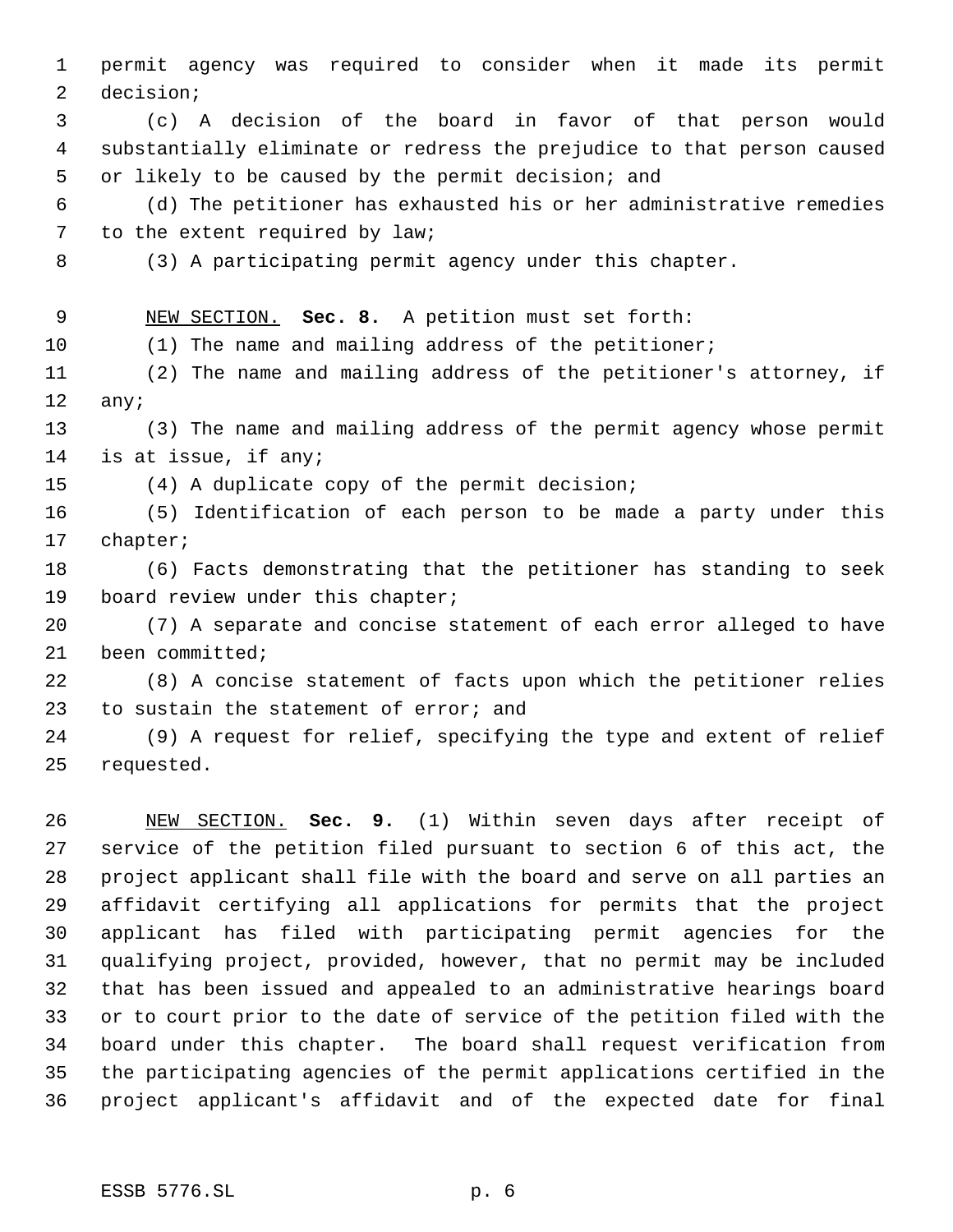decision on the permit applications. Filing of the affidavit shall toll the schedule for hearing by the board until twenty-one days after issuance of the final permit decision on the last permit required for the qualifying project that has been certified in the project applicant's affidavit and verified by a participating agency as applied for, unless the petition filed and served by the petitioner relates to the final permit decision.

 (2) Within seven days after the expiration of the appeal period for the final permit decision on the last permit required for the qualifying project, the petitioner shall note an initial hearing on jurisdictional and other preliminary matters, and, if applicable, on other pretrial matters. This initial hearing shall be set no sooner than thirty-five days and not later than fifty days after the expiration of the appeal period for the final permit decision on the last permit required for the qualifying project.

 (3) If petitions for review of more than one permit issued by participating permit agencies for a qualifying project are filed with the board, the board shall contemporaneously process all such petitions in accordance with the case schedule requirements set forth in this act.

 (4) The parties shall note all motions on jurisdictional and procedural issues for resolution at the initial hearing, except that a motion to allow discovery may be brought sooner.

 (5) The defenses of lack of standing, untimely filing or service of the petition, lack of good faith or improper purpose in filing, and failure to join persons needed for just adjudication are waived if not raised by timely motion noted to be heard at the initial hearing, unless the board allows discovery on such issues.

 (6) The petitioner shall move the board for an order at the initial hearing that sets the date on which the permit decision record or records of the applicable permit agency or agencies, if any, must be submitted, sets a briefing schedule, sets a discovery schedule if discovery is to be allowed, and schedules a hearing or hearings on the merits.

 (7) The parties may waive the initial hearing by scheduling with the board a date for the hearing or hearings on the merits and filing a stipulated order that resolves the jurisdictional and procedural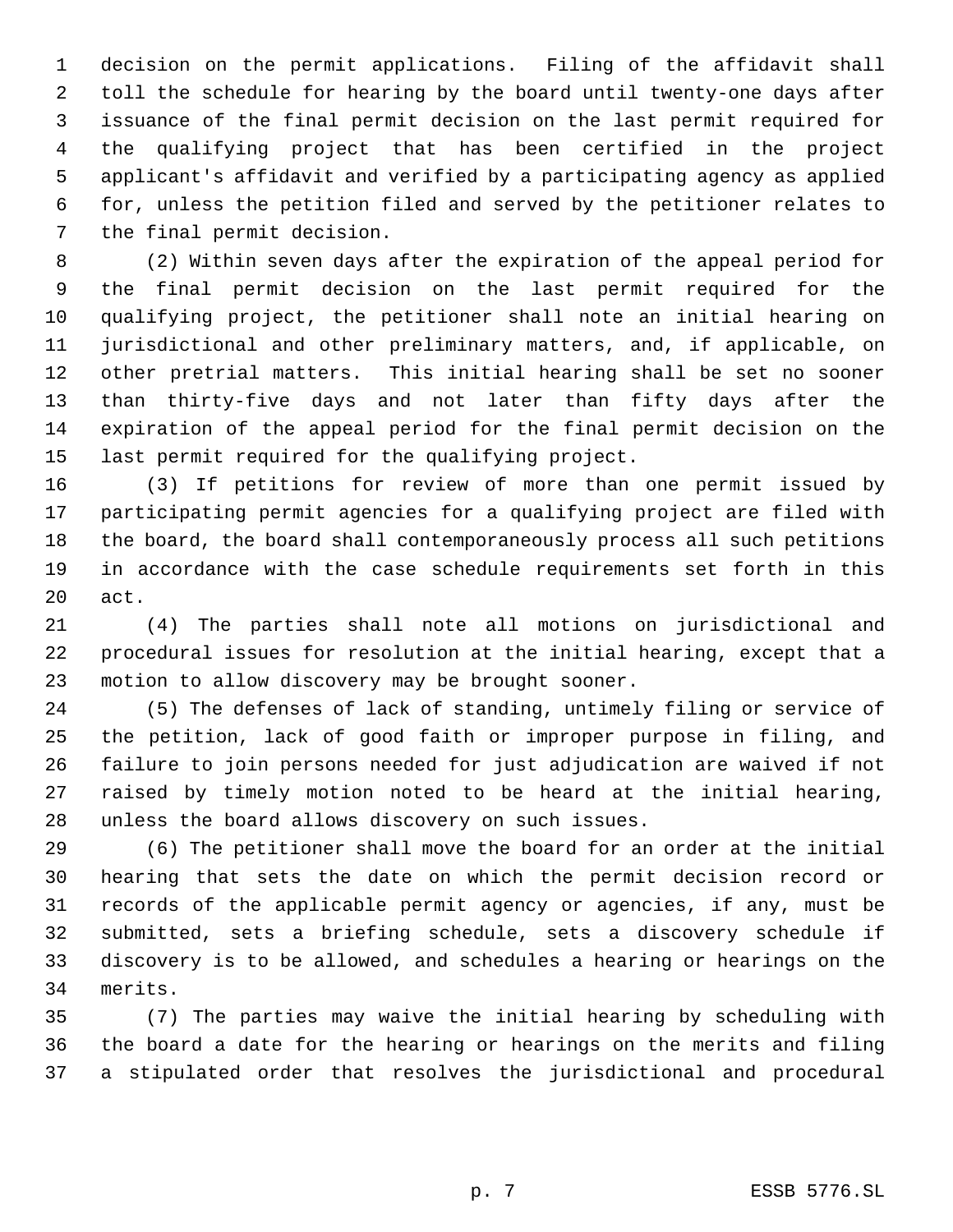issues raised by the petition, including the issues identified in subsections (5) and (6) of this section.

 (8) A party need not file an answer to a petition for review filed pursuant to section 6 of this act.

 NEW SECTION. **Sec. 10.** The board shall provide expedited review of petitions filed under this chapter. Any matter reviewed on the decision record as provided in section 13(1) of this act must be set for hearing within sixty days of the date set for submitting the decision record of all participating permit agencies, absent a showing of good cause for a different date or a stipulation of the parties. Any matter reviewed de novo as provided in section 13(3) of this act must be set for hearing or trial no later than one hundred twenty days after the initial hearing date. The board shall issue a final decision and order within thirty days after the final hearing required in this section.

 NEW SECTION. **Sec. 11.** (1) A petitioner or other party may request the board to stay or suspend an action by a participating permit agency or another party to implement the decision under review. The request must set forth a statement of grounds for the stay and the factual basis for the request.

 (2) The board may grant a stay only if the board finds that: (a) The party requesting the stay is likely to prevail on the merits, (b) without the stay the party requesting it will suffer irreparable harm, (c) the grant of a stay will not substantially harm other parties to the proceedings, and (d) the request for the stay is timely in light of the circumstances of the case.

 (3) The board may grant the request for a stay upon such terms and conditions, including the filing of security, as are necessary to prevent harm to other parties by the stay.

 NEW SECTION. **Sec. 12.** (1) Within forty-five days after entry of an order to submit the decision record, where applicable, or within such a further time as the board allows or as the parties agree, each participating agency shall submit to the board a certified copy of the decision record for board review of the permit decision, except that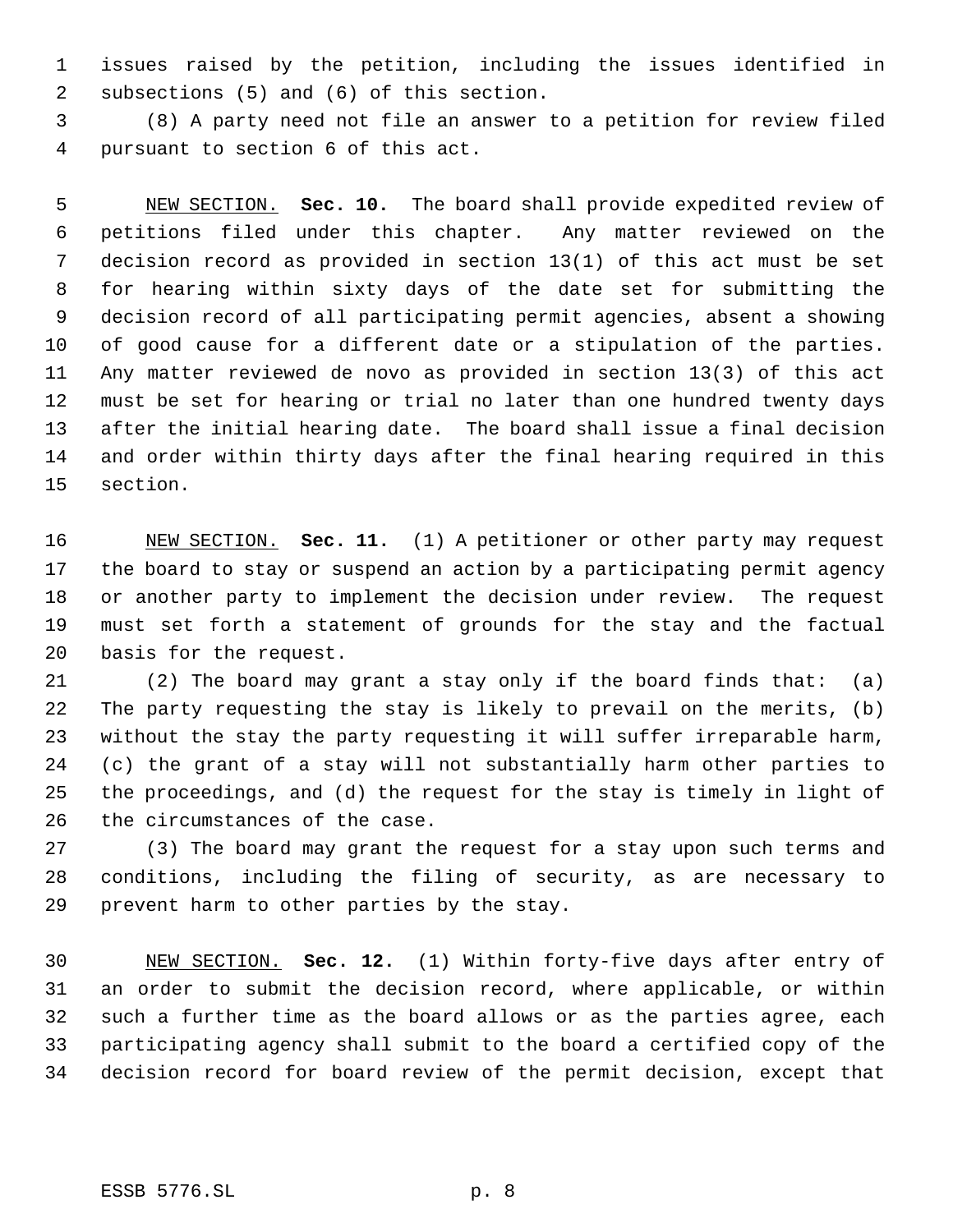the petitioner shall prepare at the petitioner's expense and submit a verbatim transcript of any hearings held on the matter.

 (2) If the parties agree, or upon order of the board, the record shall be shortened or summarized to avoid reproduction and transcription of portions of the record that are duplicative or not relevant to the issues to be reviewed by the board.

 (3) The petitioner shall pay the participating agency the cost of preparing the record before the participating agency submits the decision record to the board. Failure by the petitioner to timely pay the participating agency relieves the participating agency of responsibility to submit the record and is grounds for dismissal of the petition.

 (4) If the relief sought by the petitioner is granted in whole or in part the board shall equitably assess the cost of preparing the record among the parties. In assessing costs the board shall take into account the extent to which each party prevailed and the reasonableness of the parties' conduct in agreeing or not agreeing to shorten or summarize the record under subsection (2) of this section.

 NEW SECTION. **Sec. 13.** (1) For all permit decisions being reviewed that were made by quasi-judicial bodies or permit agency officers who made factual determinations in support of the decisions, after the conduct of proceedings in which the parties had an opportunity consistent with due process to make records on the factual issues, board review of factual issues and the conclusions drawn from the factual issues shall be confined to the records created by the quasi-judicial bodies or permit agency officers, except as provided in subsections (2) through (4) of this section.

 (2) For decisions described in subsection (1) of this section, the records may be supplemented by additional evidence only if the additional evidence relates to:

 (a) Grounds for disqualification of a member of the body or of the officer that made the permit decision, when such grounds were unknown by the petitioner at the time the record was created;

 (b) Matters that were improperly excluded from the record after being offered by a party to a permit decision proceeding; or

 (c) Matters that were outside the jurisdiction of the body or officer that made the permit decision.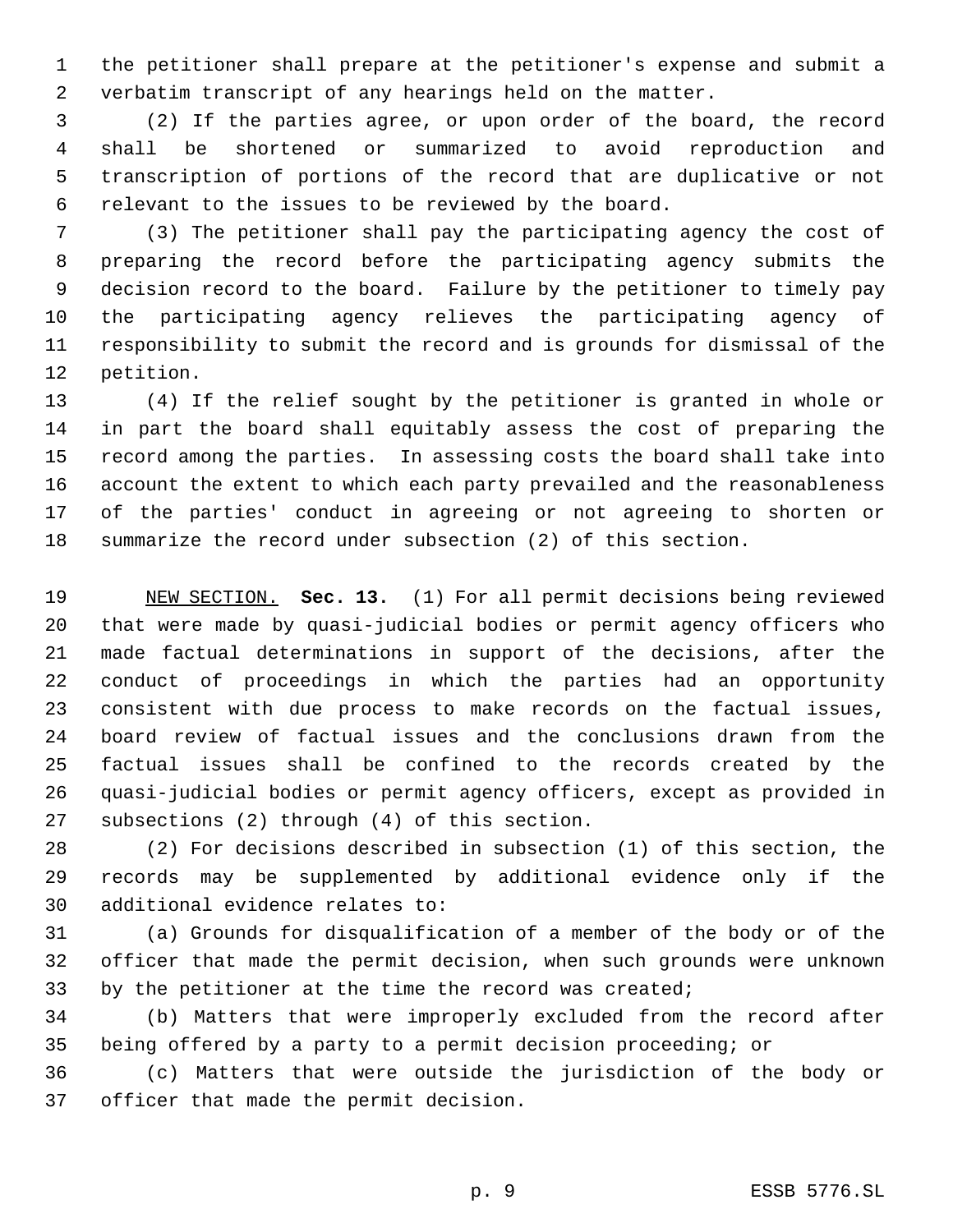(3) For permit decisions other than those described in subsection (1) of this section, the board review of the permit decision shall be de novo on issues presented as error in the petition.

 (4) The board may require or permit corrections of ministerial errors or inadvertent omissions in the preparation of the record.

 (5)(a) The parties may not conduct pretrial discovery except with the prior permission of the board, which may be sought by motion, subject to any applicable rules adopted by the board, at any time after service of the petition. The board shall not grant permission unless the party requesting it makes a prima facie showing of need. The board shall strictly limit discovery to what is necessary for equitable and timely review of the issues.

 (b) If the board allows the record to be supplemented, or in any de novo proceeding under subsection (3) of this section, the board shall require the parties to disclose before the hearing or trial on the merits the identity of witnesses and the specific evidence they intend to offer.

 (c) If any party, or anyone acting on behalf of any party, requests records under chapter 42.17 RCW relating to the matters at issue, a copy of the request shall simultaneously be given to all other parties, and the board shall take such request into account in fashioning an equitable discovery order under this section.

 NEW SECTION. **Sec. 14.** (1) The board shall review the decision record and all such evidence as is permitted to supplement the record for review restricted to the decision record or is required for de novo review under section 13 of this act. The board may grant relief only if the party seeking relief has carried the burden of establishing that one of the standards set forth in (a) through (f) of this subsection has been met. The standards are:

 (a) The body or officer that made the permit decision engaged in unlawful procedure or failed to follow a prescribed process, unless the error was harmless;

 (b) The permit decision is an erroneous interpretation of the law, after allowing for such deference as is due the construction of a law by an agency with expertise;

 (c) The permit decision is not supported by evidence that is substantial when viewed in light of the whole record before the board;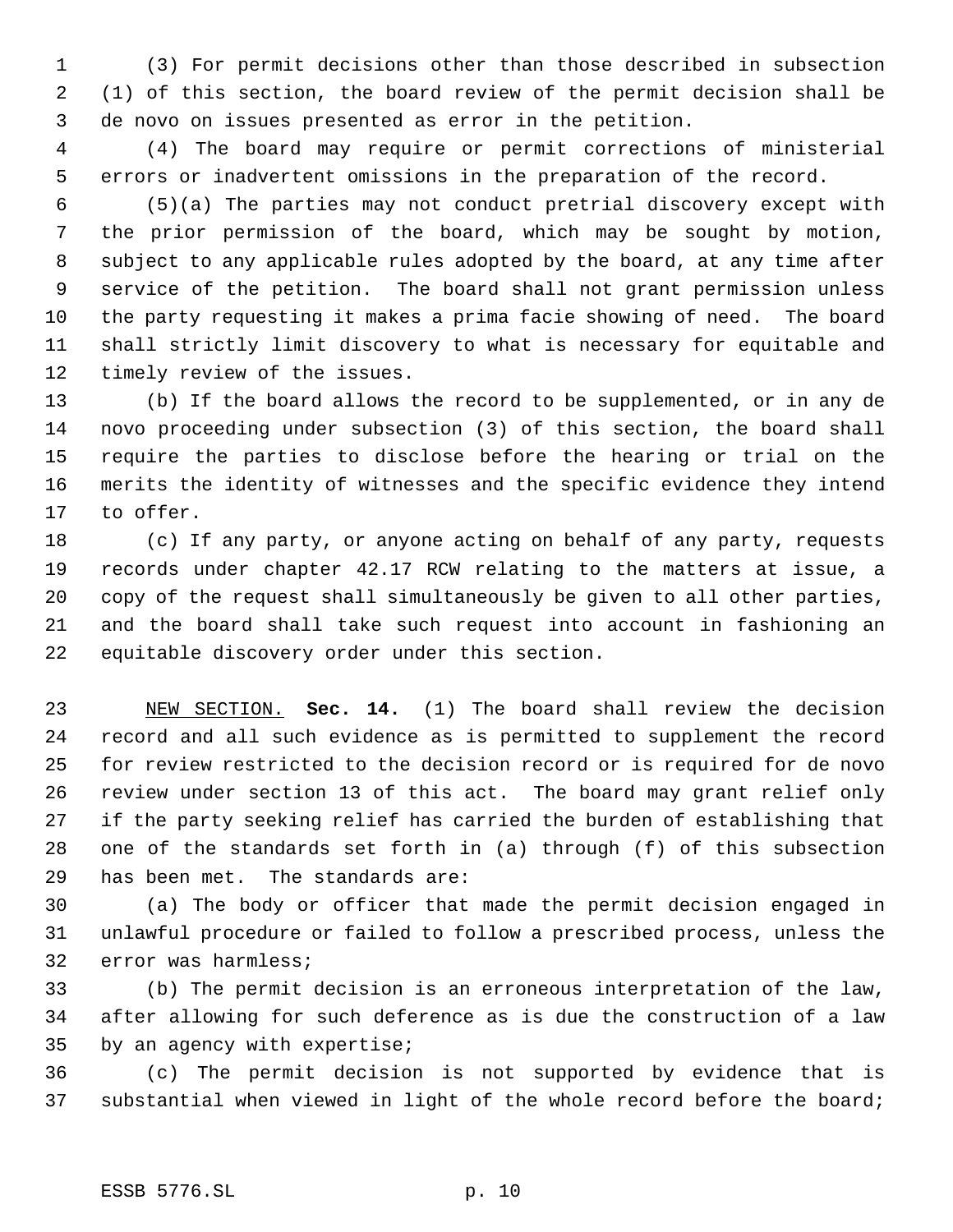(d) The permit decision is a clearly erroneous application of the law to the facts;

 (e) The permit decision is outside the authority or jurisdiction of the body or officer making the decision; or

 (f) The permit decision violates the constitutional rights of the party seeking relief.

 (2) The board may affirm or reverse each and every permit decision under review or remand the decision for modification or further proceedings involving the permit agencies.

 NEW SECTION. **Sec. 15.** (1) In order to obtain judicial review of a final decision of the environmental and land use hearings board, a party to the board case as consolidated shall timely file a petition for judicial review in the superior court for Thurston county and timely serve the board and all parties to the proceedings before the board by personal service or by mail. Such petition is timely filed and served only if it is filed and served on all parties within thirty days after the filing of the final decision and order of the board. Service by mail shall be deemed effective on the date of deposit with the United States postal service. Any party may apply for direct review by the court of appeals. An application for direct review must be filed with the superior court within ten days after the filing of the petition for judicial review. In considering an application for direct review under this chapter, it shall be presumed that: (a) The qualifying project presents fundamental and urgent issues affecting the public interest which require a prompt determination, and (b) delay in obtaining a final and prompt determination of such issues would be detrimental to a party and the public interest.

 (2) The presumption set forth in subsection (1) of this section shall require that the superior court certify the direct review not less than ten days, and not more than fifteen days, after the filing of the application therefore, unless, upon motion of a party with supporting excerpts from the record within ten days after the filing of such application, the superior court finds that: (a) The project is not a qualifying project, or (b) the project will not in fact provide new employment within the county in which the project is located. The court may make such findings upon a showing that said record contains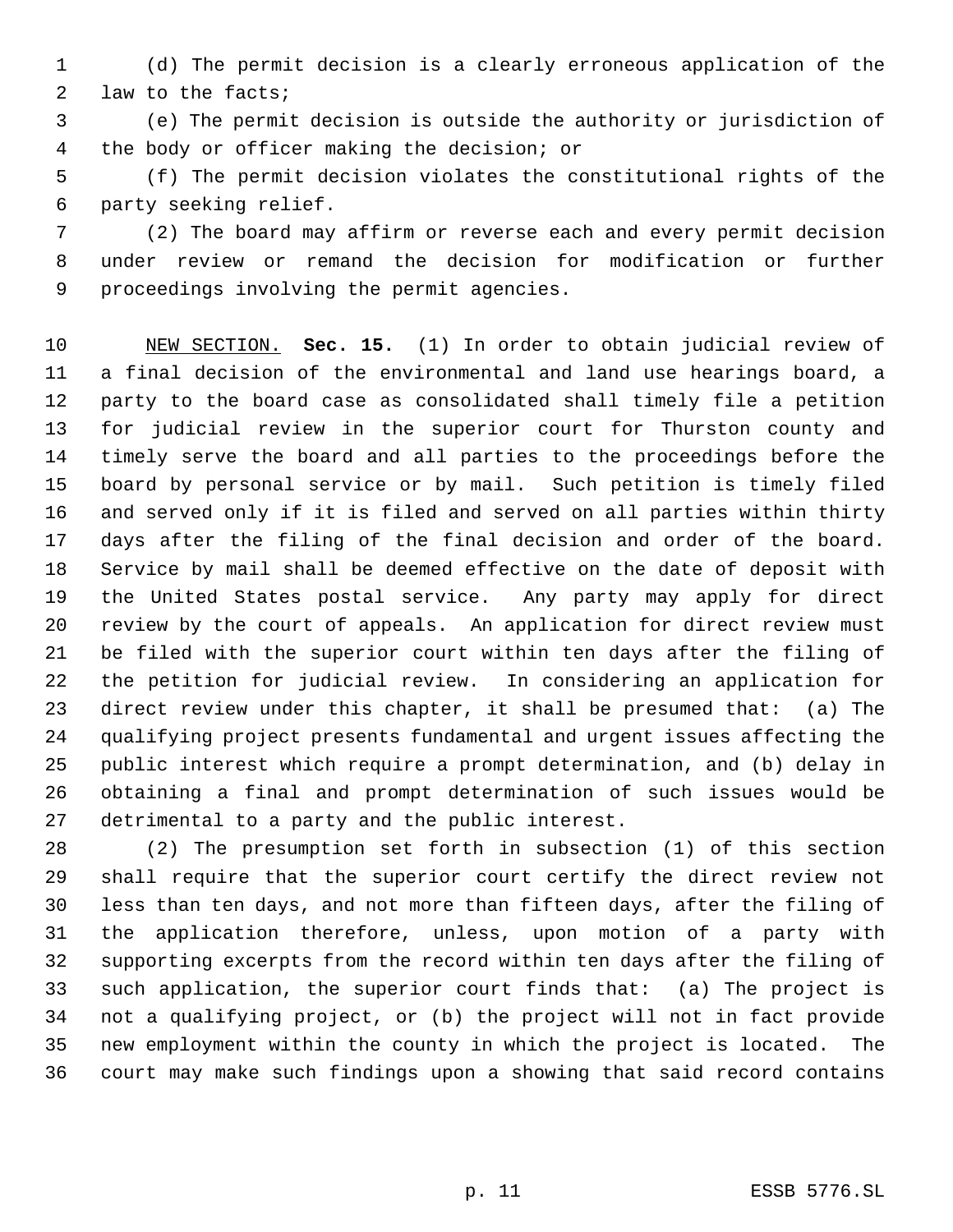clear, cogent, and convincing evidence to support such findings, which evidence has been testified to by at least one witness competent to testify on employment matters.

 (3) A motion as set forth in subsection (2) of this section shall be heard within fourteen days after the filing of the motion and shall be confined to certified excerpts from the record, which any party may produce. It shall not be necessary to certify the entire record to the court for the purpose of hearing such motion.

 (4) The court of appeals shall accept direct review of a case unless it finds that the superior court's certification under the standards contained in this section was clearly erroneous. Review by the court of appeals shall be restricted to the decision record of the permit agency and the board proceedings. All certified appeals shall be provided priority processing by the court of appeals.

 **Sec. 16.** RCW 34.05.518 and 1995 c 382 s 5 are each amended to read as follows:

 (1) The final decision of an administrative agency in an 18 adjudicative proceeding under this chapter may, except as otherwise provided in chapter 43.-- RCW (sections 1 through 15 of this act), be directly reviewed by the court of appeals either (a) upon certification by the superior court pursuant to this section or (b) if the final decision is from an environmental board as defined in subsection (3) of this section, upon acceptance by the court of appeals after a certificate of appealability has been filed by the environmental board that rendered the final decision.

 (2) For direct review upon certification by the superior court, an application for direct review must be filed with the superior court within thirty days of the filing of the petition for review in superior court. The superior court may certify a case for direct review only if the judicial review is limited to the record of the agency proceeding and the court finds that:

 (a) Fundamental and urgent issues affecting the future administrative process or the public interest are involved which require a prompt determination;

 (b) Delay in obtaining a final and prompt determination of such issues would be detrimental to any party or the public interest;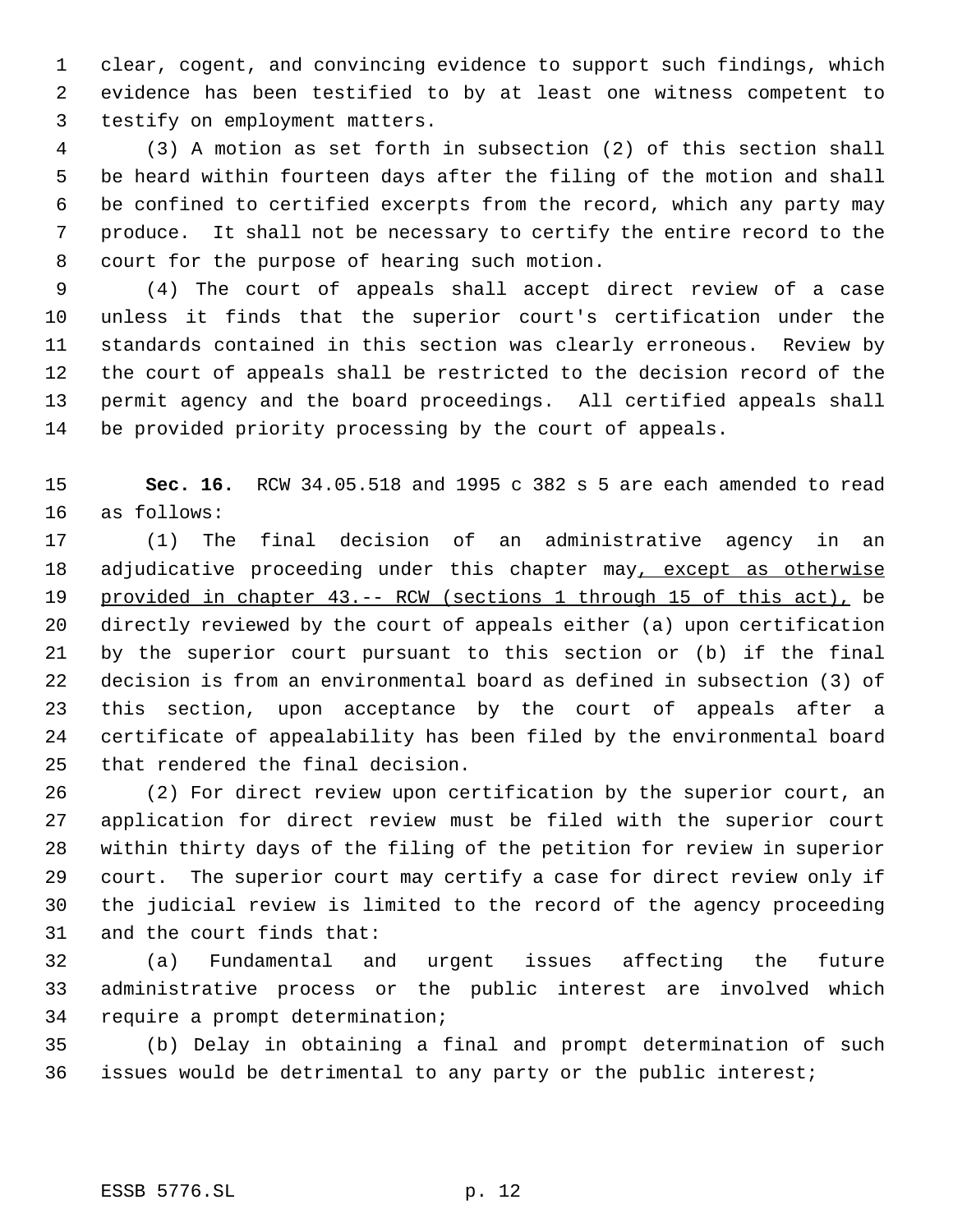(c) An appeal to the court of appeals would be likely regardless of 2 the determination in superior court; and

 (d) The appellate court's determination in the proceeding would have significant precedential value.

Procedures for certification shall be established by court rule.

 (3)(a) For the purposes of direct review of final decisions of environmental boards, environmental boards include those boards identified in RCW 43.21B.005 and growth management hearings boards as identified in RCW 36.70A.250.

 (b) An environmental board may issue a certificate of appealability if it finds that delay in obtaining a final and prompt determination of the issues would be detrimental to any party or the public interest and either:

 (i) Fundamental and urgent statewide or regional issues are raised; or

 (ii) The proceeding is likely to have significant precedential value.

 (4) The environmental board shall state in the certificate of appealability which criteria it applied, explain how that criteria was met, and file with the certificate a copy of the final decision.

 (5) For an appellate court to accept direct review of a final decision of an environmental board, it shall consider the same criteria 23 outlined in subsection (3) of this section, except as otherwise provided in chapter 43.-- RCW (sections 1 through 15 of this act).

 (6) The procedures for direct review of final decisions of environmental boards include:

 (a) Within thirty days after filing the petition for review with the superior court, a party may file an application for direct review with the superior court and serve the appropriate environmental board and all parties of record. The application shall request the environmental board to file a certificate of appealability.

 (b) If an issue on review is the jurisdiction of the environmental board, the board may file an application for direct review on that issue.

 (c) The environmental board shall have thirty days to grant or deny the request for a certificate of appealability and its decision shall be filed with the superior court and served on all parties of record.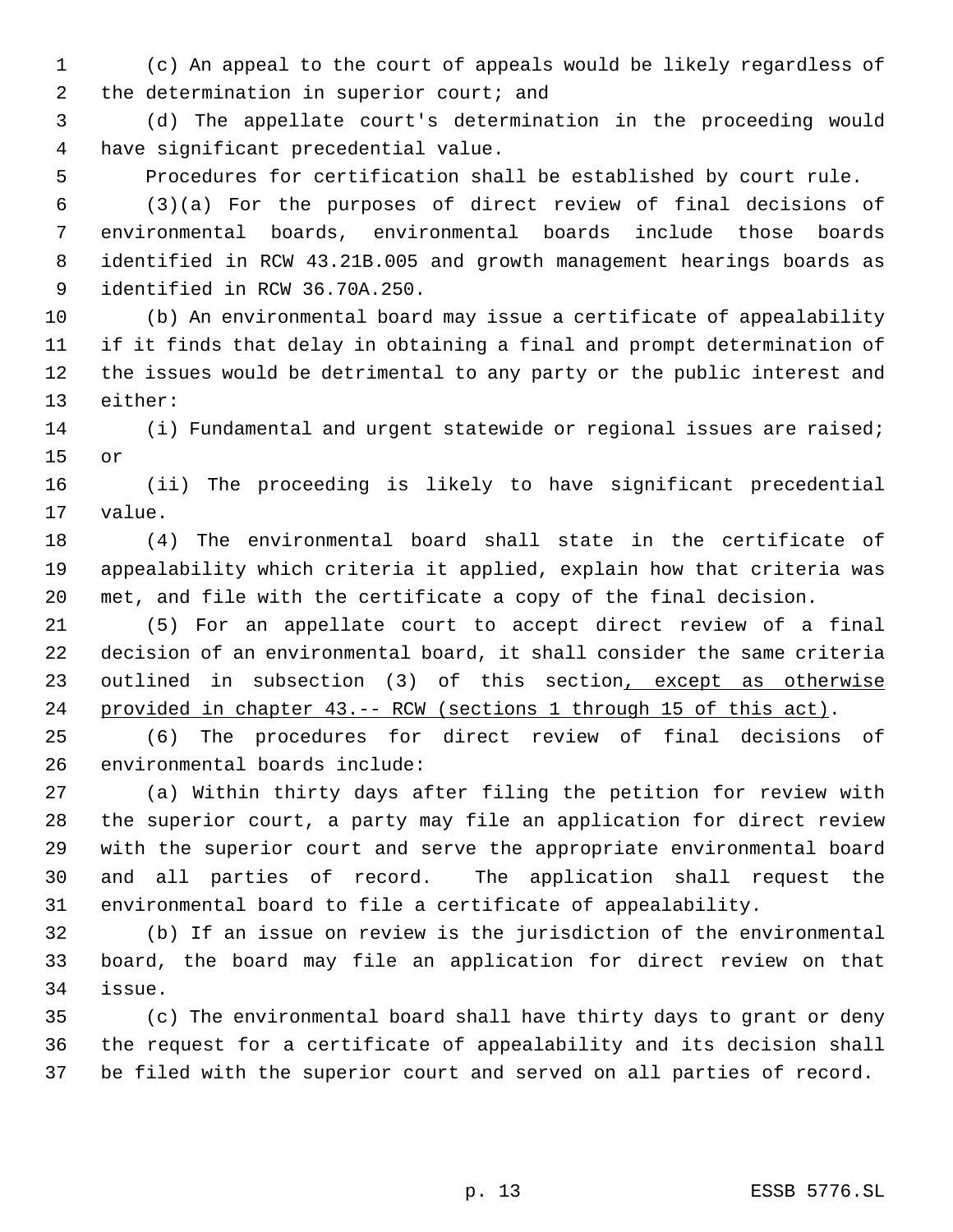(d) If a certificate of appealability is issued, the parties shall have fifteen days from the date of service to file a notice of discretionary review in the superior court, and the notice shall include a copy of the certificate of appealability and a copy of the final decision.

 (e) If the appellate court accepts review, the certificate of appealability shall be transmitted to the court of appeals as part of the certified record.

 (f) If a certificate of appealability is denied, review shall be by the superior court. The superior court's decision may be appealed to the court of appeals.

 **Sec. 17.** RCW 36.70C.030 and 1995 c 347 s 704 are each amended to read as follows:

 (1) This chapter replaces the writ of certiorari for appeal of land use decisions and shall be the exclusive means of judicial review of land use decisions, except that this chapter does not apply to:

(a) Judicial review of:

 (i) Land use decisions made by bodies that are not part of a local jurisdiction;

 (ii) Land use decisions of a local jurisdiction that are subject to review by a quasi-judicial body created by state law, such as the 22 shorelines hearings board, the environmental and land use hearings 23 board, or the growth management hearings board;

 (b) Judicial review of applications for a writ of mandamus or prohibition; or

 (c) Claims provided by any law for monetary damages or compensation. If one or more claims for damages or compensation are set forth in the same complaint with a land use petition brought under this chapter, the claims are not subject to the procedures and standards, including deadlines, provided in this chapter for review of the petition. The judge who hears the land use petition may, if appropriate, preside at a trial for damages or compensation.

 (2) The superior court civil rules govern procedural matters under this chapter to the extent that the rules are consistent with this chapter.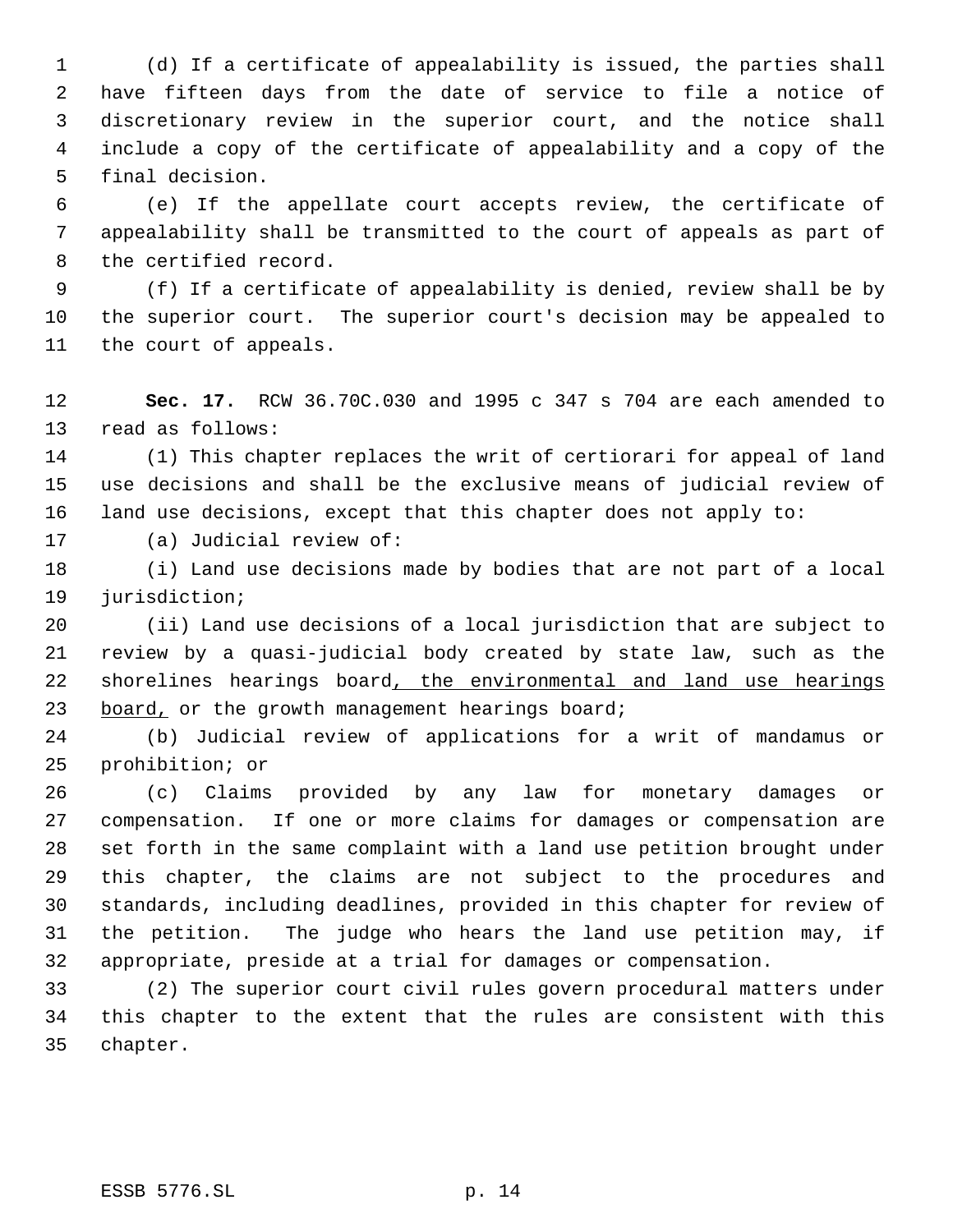**Sec. 18.** RCW 43.21B.005 and 1999 c 125 s 1 are each amended to read as follows:

 (1) There is created an environmental hearings office of the state of Washington. The environmental hearings office shall consist of the pollution control hearings board created in RCW 43.21B.010, the forest practices appeals board created in RCW 76.09.210, the shorelines hearings board created in RCW 90.58.170, the environmental and land use hearings board created in chapter 43.-- RCW (sections 1 through 15 of 9 this act), and the hydraulic appeals board created in RCW ((75.20.130)) 77.55.170. The chairman of the pollution control hearings board shall be the chief executive officer of the environmental hearings office. Membership, powers, functions, and duties of the pollution control hearings board, the forest practices appeals board, the shorelines hearings board, and the hydraulic appeals board shall be as provided by law.

 (2) The chief executive officer of the environmental hearings office may appoint an administrative appeals judge who shall possess the powers and duties conferred by the administrative procedure act, chapter 34.05 RCW, in cases before the boards comprising the office. The administrative appeals judge shall have a demonstrated knowledge of environmental law, and shall be admitted to the practice of law in the state of Washington. Additional administrative appeals judges may also be appointed by the chief executive officer on the same terms. Administrative appeals judges shall not be subject to chapter 41.06 RCW.

 (3) The administrative appeals judges appointed under subsection (2) of this section are subject to discipline and termination, for cause, by the chief executive officer. Upon written request by the person so disciplined or terminated, the chief executive officer shall state the reasons for such action in writing. The person affected has a right of review by the superior court of Thurston county on petition for reinstatement or other remedy filed within thirty days of receipt of such written reasons.

 (4) The chief executive officer may appoint, discharge, and fix the compensation of such administrative or clerical staff as may be necessary.

 (5) The chief executive officer may also contract for required services.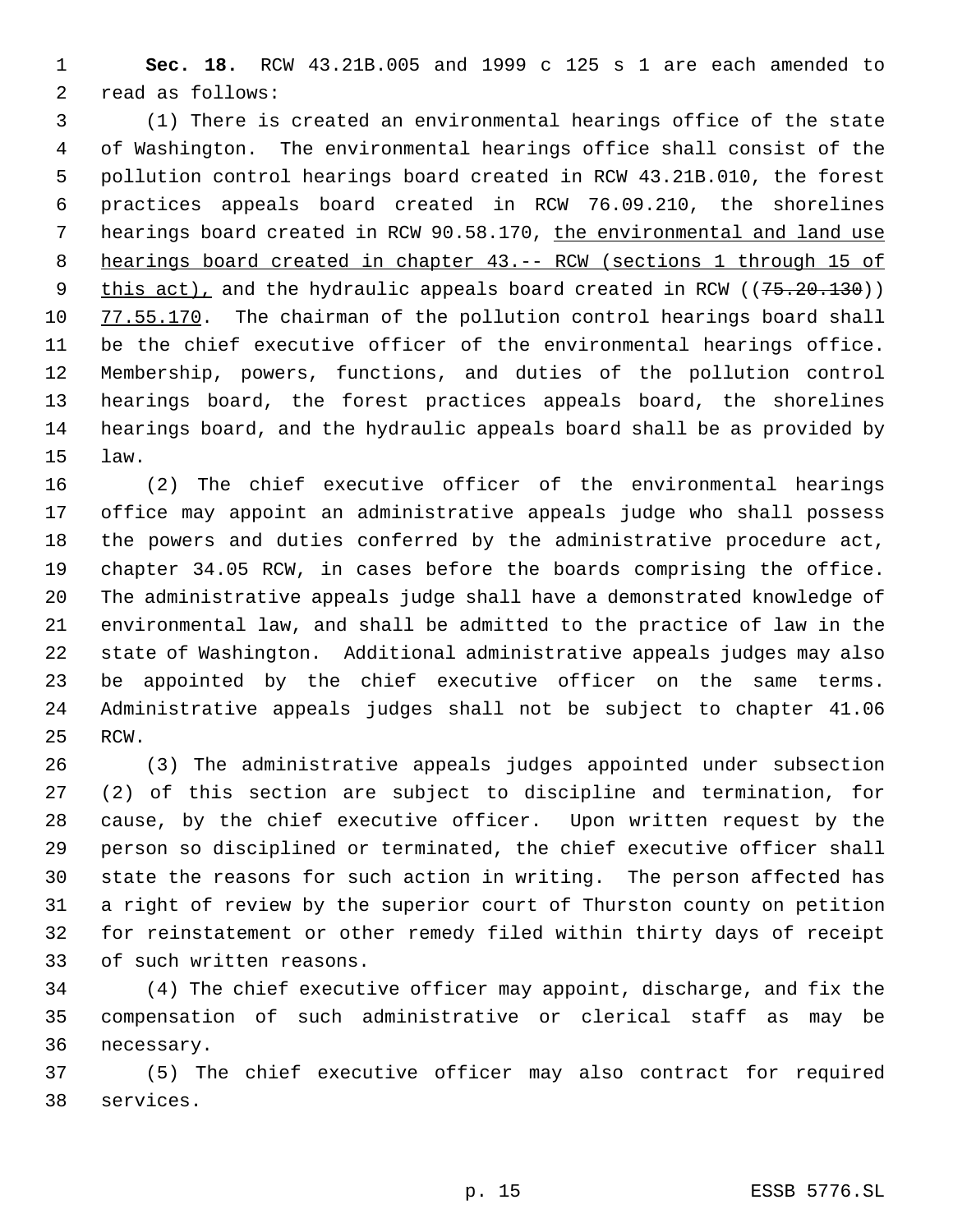**Sec. 19.** RCW 43.21B.110 and 2001 c 220 s 2 are each amended to read as follows:

 (1) The hearings board shall only have jurisdiction to hear and decide appeals from the following decisions of the department, the director, local conservation districts, and the air pollution control boards or authorities as established pursuant to chapter 70.94 RCW, or local health departments:

 (a) Civil penalties imposed pursuant to RCW 18.104.155, 70.94.431, 70.105.080, 70.107.050, 88.46.090, 90.03.600, 90.48.144, 90.56.310, and 90.56.330.

 (b) Orders issued pursuant to RCW 18.104.043, 18.104.060, 43.27A.190, 70.94.211, 70.94.332, 70.105.095, 86.16.020, 88.46.070, 90.14.130, 90.48.120, and 90.56.330.

 (c) Except as provided in RCW 90.03.210(2), the issuance, modification, or termination of any permit, certificate, or license by the department or any air authority in the exercise of its jurisdiction, including the issuance or termination of a waste disposal permit, the denial of an application for a waste disposal permit, the modification of the conditions or the terms of a waste disposal permit, or a decision to approve or deny an application for a solid waste permit exemption under RCW 70.95.300.

 (d) Decisions of local health departments regarding the grant or denial of solid waste permits pursuant to chapter 70.95 RCW.

 (e) Decisions of local health departments regarding the issuance and enforcement of permits to use or dispose of biosolids under RCW 70.95J.080.

 (f) Decisions of the department regarding waste-derived fertilizer or micronutrient fertilizer under RCW 15.54.820, and decisions of the department regarding waste-derived soil amendments under RCW 70.95.205.

 (g) Decisions of local conservation districts related to the denial of approval or denial of certification of a dairy nutrient management plan; conditions contained in a plan; application of any dairy nutrient management practices, standards, methods, and technologies to a particular dairy farm; and failure to adhere to the plan review and approval timelines in RCW 90.64.026.

 (h) Any other decision by the department or an air authority which pursuant to law must be decided as an adjudicative proceeding under chapter 34.05 RCW.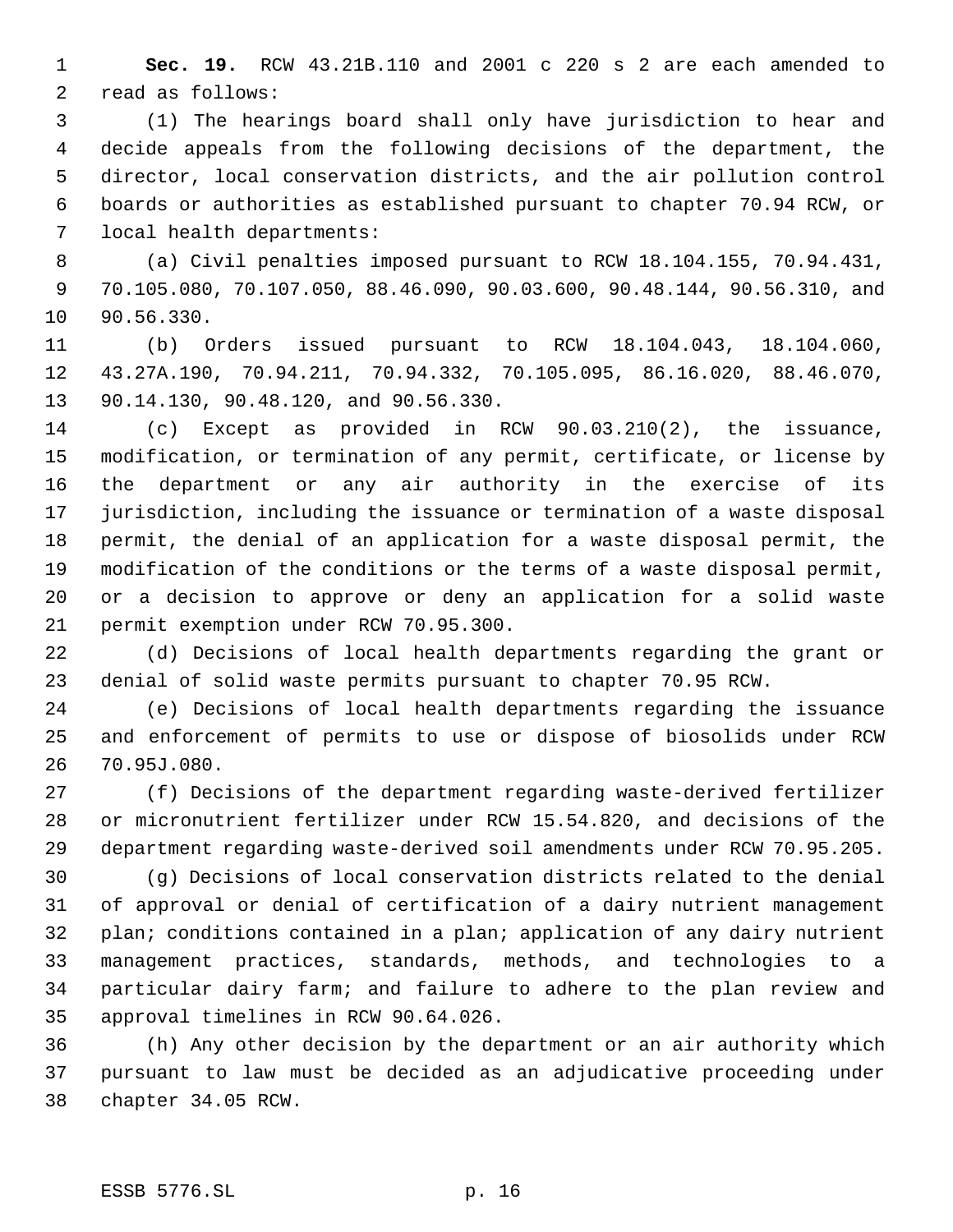(2) The following hearings shall not be conducted by the hearings board:

 (a) Hearings required by law to be conducted by the shorelines hearings board pursuant to chapter 90.58 RCW.

 (b) Hearings conducted by the department pursuant to RCW 70.94.332, 70.94.390, 70.94.395, 70.94.400, 70.94.405, 70.94.410, and 90.44.180.

 (c) Proceedings conducted by the department, or the department's designee, under RCW 90.03.160 through 90.03.210 or 90.44.220.

 (d) Hearings conducted by the department to adopt, modify, or repeal rules.

 (e) Appeals of decisions by the department as provided in chapter 12 43.-- RCW (sections 1 through 15 of this act).

 (3) Review of rules and regulations adopted by the hearings board shall be subject to review in accordance with the provisions of the Administrative Procedure Act, chapter 34.05 RCW.

 **Sec. 20.** RCW 76.09.220 and 1999 sp.s. c 4 s 902 are each amended to read as follows:

 (1) The appeals board shall operate on either a part-time or a full-time basis, as determined by the governor. If it is determined that the appeals board shall operate on a full-time basis, each member shall receive an annual salary to be determined by the governor. If it is determined that the appeals board shall operate on a part-time basis, each member shall be compensated in accordance with RCW 43.03.250. The director of the environmental hearings office shall make the determination, required under RCW 43.03.250, as to what statutorily prescribed duties, in addition to attendance at a hearing or meeting of the board, shall merit compensation. This compensation shall not exceed ten thousand dollars in a fiscal year. Each member shall receive reimbursement for travel expenses incurred in the discharge of his or her duties in accordance with the provisions of RCW 43.03.050 and 43.03.060.

 (2) The appeals board shall as soon as practicable after the initial appointment of the members thereof, meet and elect from among its members a chair, and shall at least biennially thereafter meet and elect or reelect a chair.

 (3) The principal office of the appeals board shall be at the state capital, but it may sit or hold hearings at any other place in the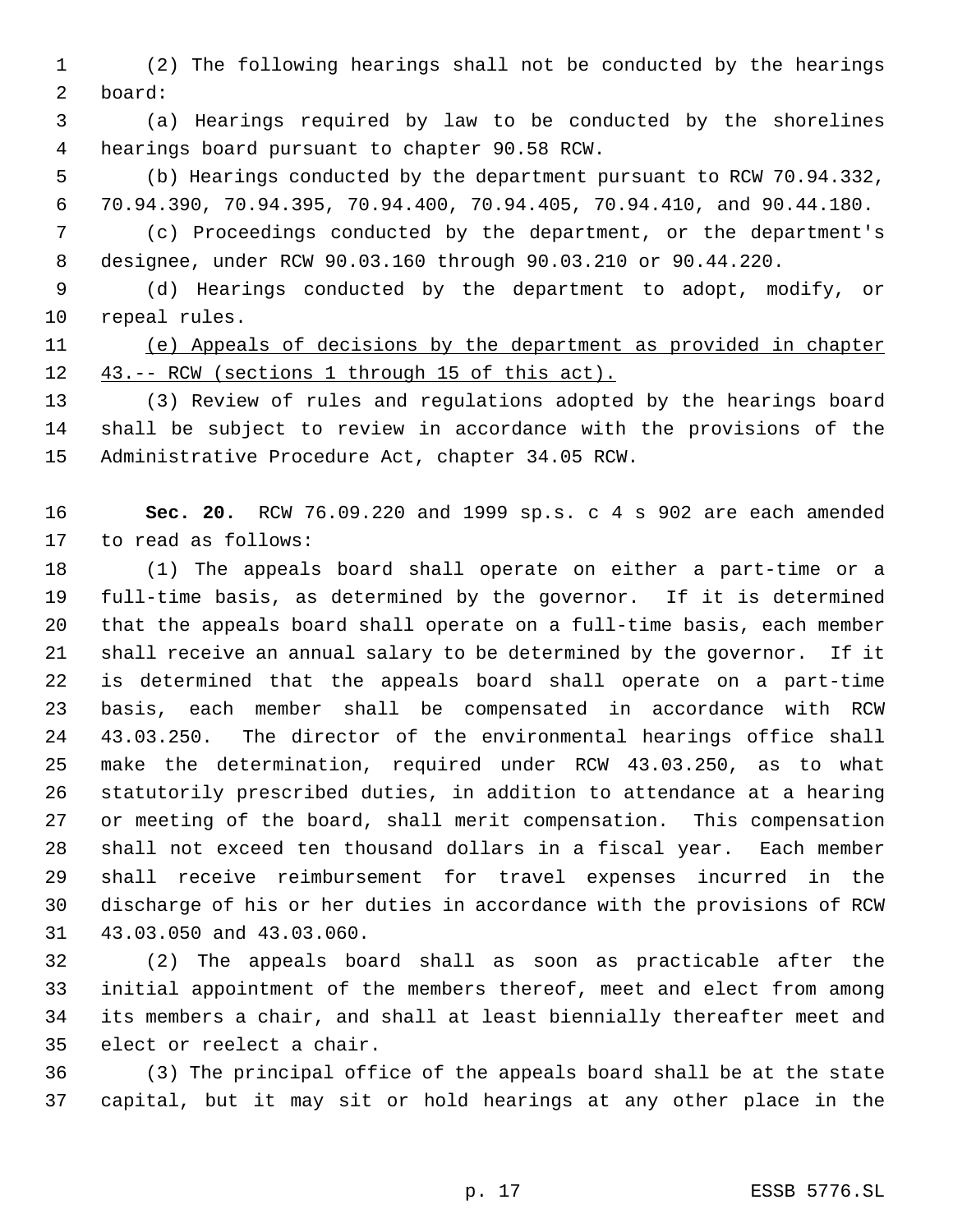state. A majority of the appeals board shall constitute a quorum for making orders or decisions, adopting rules necessary for the conduct of its powers and duties, or transacting other official business, and may act though one position on the board be vacant. One or more members may hold hearings and take testimony to be reported for action by the board when authorized by rule or order of the board. The appeals board shall perform all the powers and duties granted to it in this chapter or as otherwise provided by law.

 (4) The appeals board shall make findings of fact and prepare a written decision in each case decided by it, and such findings and decision shall be effective upon being signed by two or more members and upon being filed at the appeals board's principal office, and shall be open to public inspection at all reasonable times.

 (5) The appeals board shall either publish at its expense or make arrangements with a publishing firm for the publication of those of its findings and decisions which are of general public interest, in such form as to assure reasonable distribution thereof.

 (6) The appeals board shall maintain at its principal office a journal which shall contain all official actions of the appeals board, with the exception of findings and decisions, together with the vote of each member on such actions. The journal shall be available for public inspection at the principal office of the appeals board at all reasonable times.

 (7) The forest practices appeals board shall have exclusive jurisdiction to hear appeals arising from an action or determination by the department, and the department of fish and wildlife, and the department of ecology with respect to management plans provided for under RCW 76.09.350.

 (8)(a) Any person aggrieved by the approval or disapproval of an application to conduct a forest practice or the approval or disapproval 31 of any landscape plan or permit or watershed analysis may, except as otherwise provided in chapter 43.-- RCW (sections 1 through 15 of this 33 act), seek review from the appeals board by filing a request for the same within thirty days of the approval or disapproval. Concurrently with the filing of any request for review with the board as provided in this section, the requestor shall file a copy of his or her request with the department and the attorney general. The attorney general may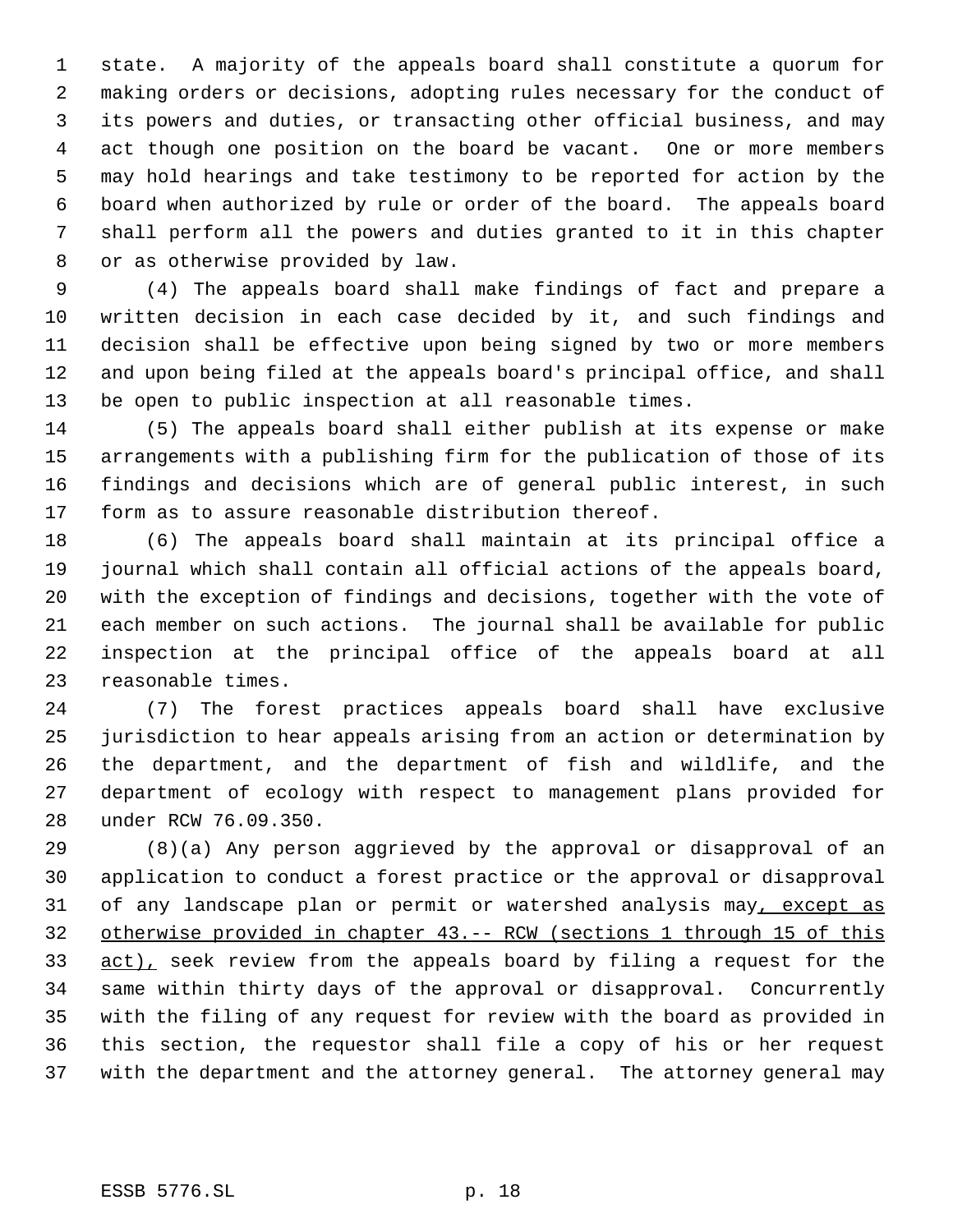intervene to protect the public interest and ensure that the provisions of this chapter are complied with.

 (b) The review proceedings authorized in (a) of this subsection are subject to the provisions of chapter 34.05 RCW pertaining to procedures in adjudicative proceedings.

 **Sec. 21.** RCW 77.55.170 and 2000 c 107 s 20 are each amended to read as follows:

 (1) There is hereby created within the environmental hearings office under RCW 43.21B.005 the hydraulic appeals board of the state of Washington.

 (2) The hydraulic appeals board shall consist of three members: The director of the department of ecology or the director's designee, the director of the department of agriculture or the director's designee, and the director or the director's designee of the department whose action is appealed under subsection (6) of this section. A decision must be agreed to by at least two members of the board to be final.

 (3) The board may adopt rules necessary for the conduct of its powers and duties or for transacting other official business.

 (4) The board shall make findings of fact and prepare a written decision in each case decided by it, and that finding and decision shall be effective upon being signed by two or more board members and upon being filed at the hydraulic appeals board's principal office, and shall be open to public inspection at all reasonable times.

 (5) The board has exclusive jurisdiction to hear appeals arising from the approval, denial, conditioning, or modification of a hydraulic approval issued by the department: (a) Under the authority granted in RCW 77.55.110 for the diversion of water for agricultural irrigation or stock watering purposes or when associated with streambank stabilization to protect farm and agricultural land as defined in RCW 84.34.020; or (b) under the authority granted in RCW 77.55.230 for off-site mitigation proposals.

 (6)(a) Any person aggrieved by the approval, denial, conditioning, 34 or modification of a hydraulic approval pursuant to RCW 77.55.110 may, except as otherwise provided in chapter 43.-- RCW (sections 1 through 36 15 of this act), seek review from the board by filing a request for the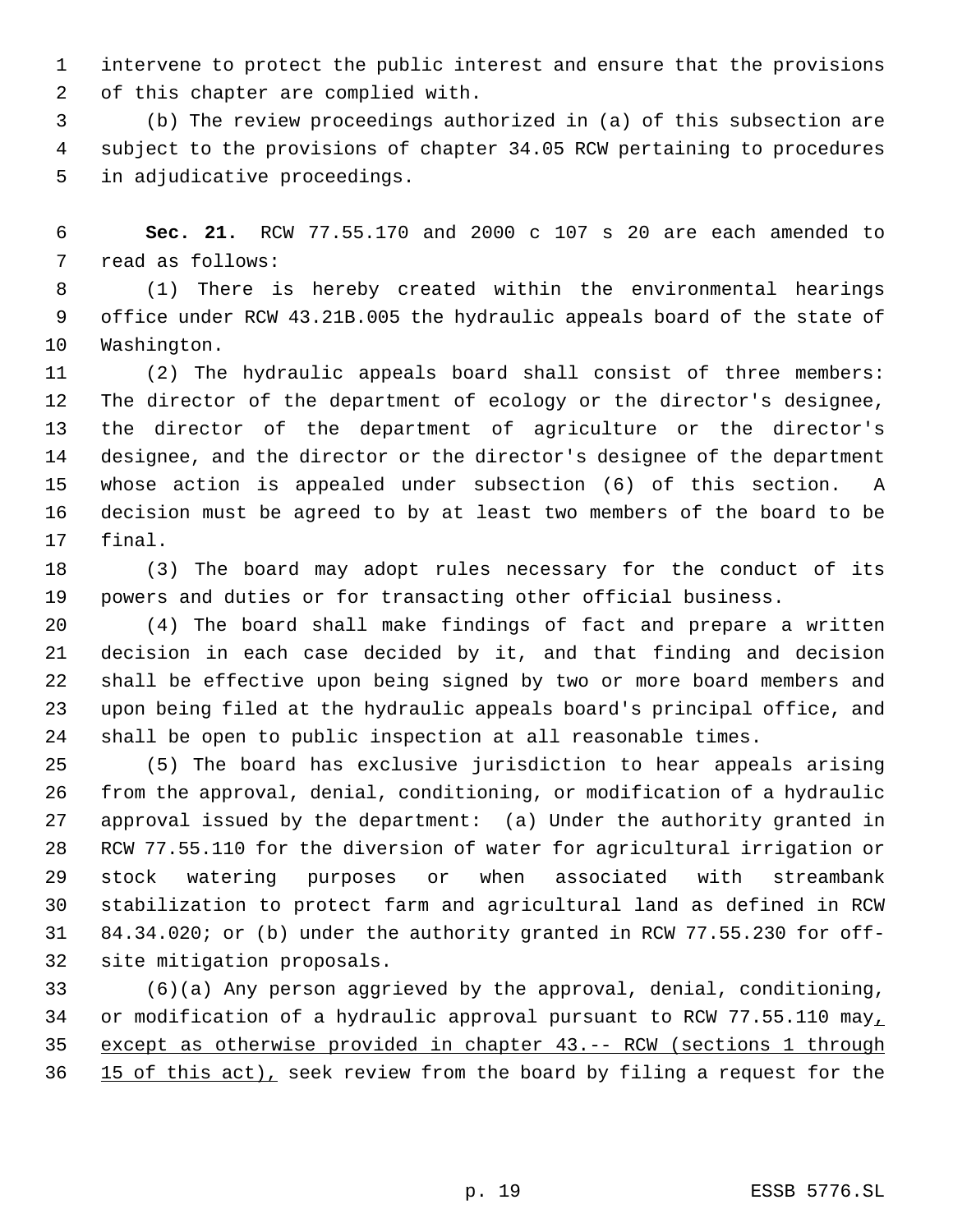same within thirty days of notice of the approval, denial, conditioning, or modification of such approval.

 (b) The review proceedings authorized in (a) of this subsection are subject to the provisions of chapter 34.05 RCW pertaining to procedures in adjudicative proceedings.

 **Sec. 22.** RCW 90.58.180 and 1997 c 199 s 1 are each amended to read as follows:

 (1) Any person aggrieved by the granting, denying, or rescinding of 9 a permit on shorelines of the state pursuant to RCW 90.58.140 may, except as otherwise provided in chapter 43.-- RCW (sections 1 through 11 15 of this act), seek review from the shorelines hearings board by filing a petition for review within twenty-one days of the date of filing as defined in RCW 90.58.140(6).

 Within seven days of the filing of any petition for review with the board as provided in this section pertaining to a final decision of a local government, the petitioner shall serve copies of the petition on the department, the office of the attorney general, and the local government. The department and the attorney general may intervene to protect the public interest and insure that the provisions of this chapter are complied with at any time within fifteen days from the date of the receipt by the department or the attorney general of a copy of the petition for review filed pursuant to this section. The shorelines hearings board shall schedule review proceedings on the petition for review without regard as to whether the period for the department or the attorney general to intervene has or has not expired.

 (2) The department or the attorney general may obtain review of any final decision granting a permit, or granting or denying an application for a permit issued by a local government by filing a written petition with the shorelines hearings board and the appropriate local government within twenty-one days from the date the final decision was filed as provided in RCW 90.58.140(6).

 (3) The review proceedings authorized in subsections (1) and (2) of this section are subject to the provisions of chapter 34.05 RCW pertaining to procedures in adjudicative proceedings. Judicial review of such proceedings of the shorelines hearings board is governed by chapter 34.05 RCW. The board shall issue its decision on the appeal authorized under subsections (1) and (2) of this section within one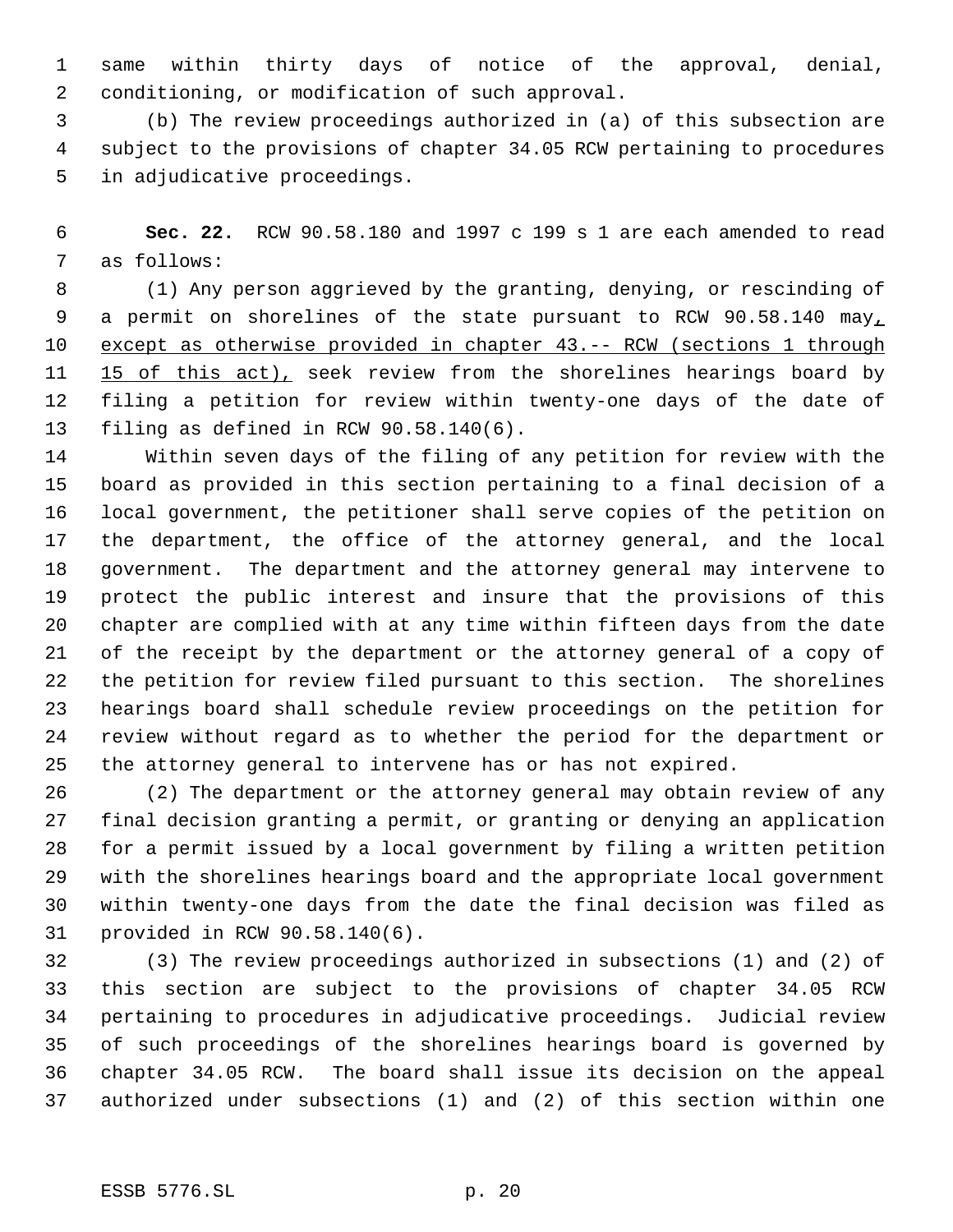hundred eighty days after the date the petition is filed with the board or a petition to intervene is filed by the department or the attorney general, whichever is later. The time period may be extended by the board for a period of thirty days upon a showing of good cause or may be waived by the parties.

 (4) Any person may appeal any rules, regulations, or guidelines adopted or approved by the department within thirty days of the date of the adoption or approval. The board shall make a final decision within sixty days following the hearing held thereon.

 (5) The board shall find the rule, regulation, or guideline to be valid and enter a final decision to that effect unless it determines that the rule, regulation, or guideline:

 (a) Is clearly erroneous in light of the policy of this chapter; or (b) Constitutes an implementation of this chapter in violation of constitutional or statutory provisions; or

(c) Is arbitrary and capricious; or

 (d) Was developed without fully considering and evaluating all material submitted to the department during public review and comment; or

(e) Was not adopted in accordance with required procedures.

 (6) If the board makes a determination under subsection (5)(a) through (e) of this section, it shall enter a final decision declaring the rule, regulation, or guideline invalid, remanding the rule, regulation, or guideline to the department with a statement of the reasons in support of the determination, and directing the department to adopt, after a thorough consultation with the affected local government and any other interested party, a new rule, regulation, or guideline consistent with the board's decision.

 (7) A decision of the board on the validity of a rule, regulation, or guideline shall be subject to review in superior court, if authorized pursuant to chapter 34.05 RCW. A petition for review of the decision of the shorelines hearings board on a rule, regulation, or guideline shall be filed within thirty days after the date of final decision by the shorelines hearings board.

 NEW SECTION. **Sec. 23.** Sections 1 through 15 of this act constitute a new chapter in Title 43 RCW.